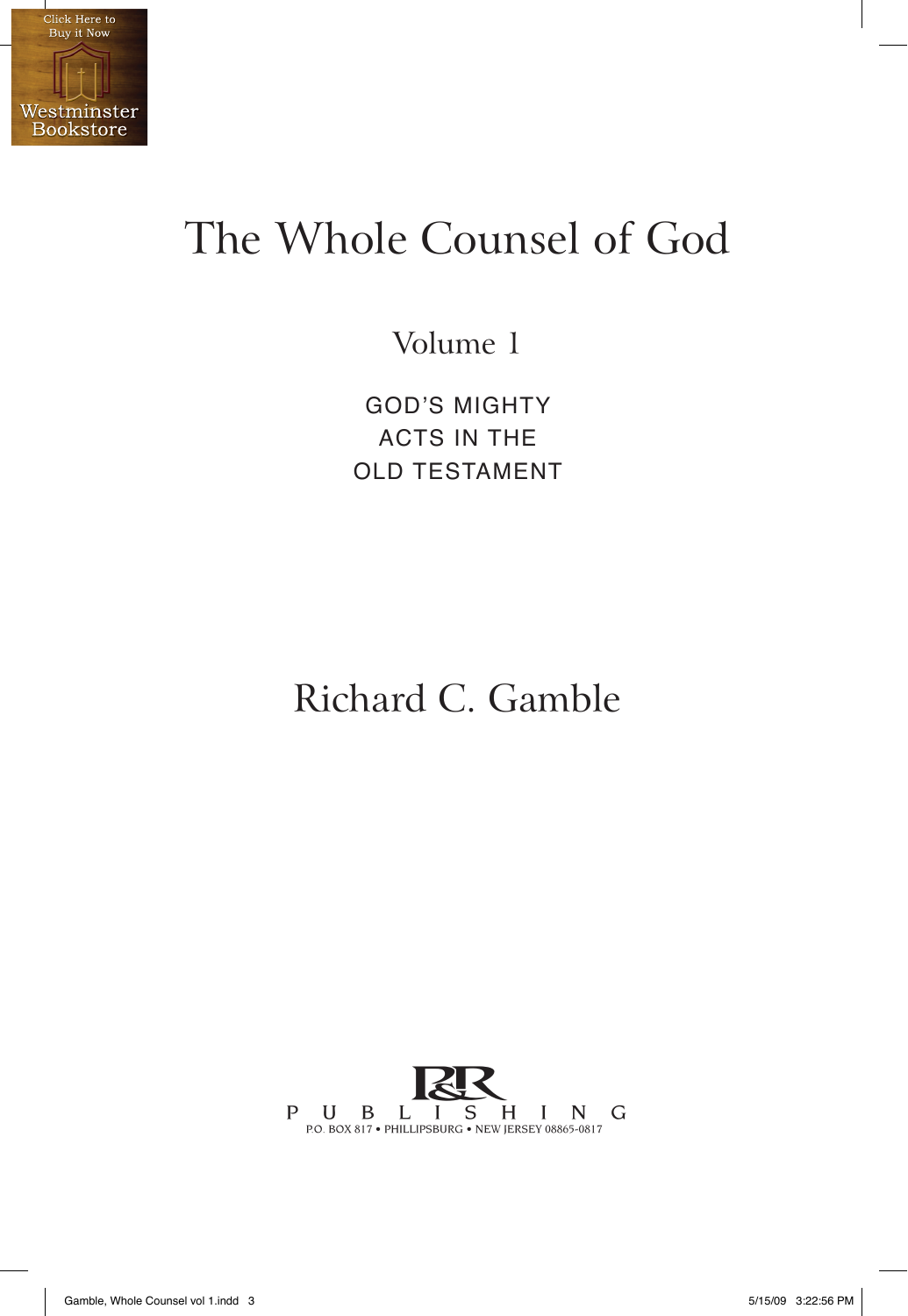© 2009 by Richard C. Gamble

All rights reserved. No part of this book may be reproduced, stored in a retrieval system, or transmitted in any form or by any means—electronic, mechanical, photocopy, recording, or otherwise—except for brief quotations for the purpose of review or comment, without the prior permission of the publisher, P&R Publishing Company, P.O. Box 817, Phillipsburg, New Jersey 08865-0817.

Unless otherwise indicated, all Scripture quotations are from the HOLY BIBLE, NEW INTERNATIONAL VERSION®. NIV®. Copyright © 1973, 1978, 1984 by International Bible Society. Used by permission of Zondervan Publishing House. All rights reserved.

Scripture quotations marked NASB are from the NEW AMERICAN STANDARD Bible®. Copyright © 1960, 1962, 1963, 1968, 1971, 1972, 1973, 1975, 1977, 1995 by The Lockman Foundation. Used by permission.

Scripture quotations marked nkjv are from The Holy Bible, New King James Version. Copyright © 1979, 1980, 1982, Thomas Nelson, Inc.

Printed in the United States of America

### **Library of Congress Cataloging-in-Publication Data**

Gamble, Richard C. The whole counsel of God / Richard C. Gamble. p. cm. Includes bibliographical references and indexes. ISBN 978-0-87552-191-6 (cloth volume 1) — ISBN 978-1-59638-181-0 (cloth volume 2) — ISBN 978-1-59638-182-7 (cloth volume 3) 1. Bible—Theology. 2. Theology, Doctrinal. 3. Reformed Church—Doctrines. I. Title. BS543.G33 2009 230'.42—dc22

2009017106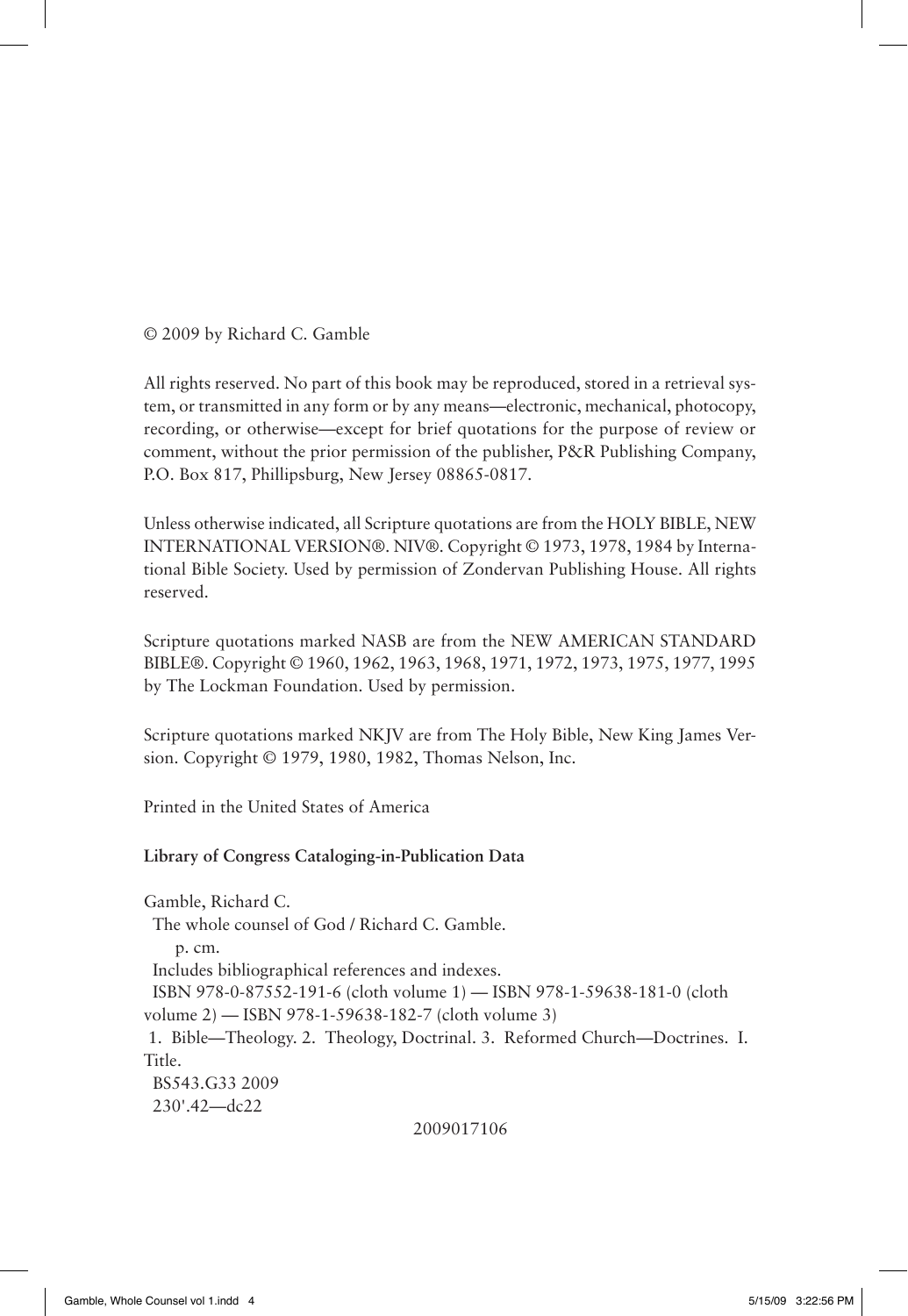## **Contents**

Analytical Outline vii List of Figures xxvii Introduction to *The Whole Counsel of God* xxix Introduction to *God's Mighty Acts in the Old Testament* 1

### **Part 1:** *Magnalia Dei***, "God's Great Deeds"**

- 1. The Nature and Method of Theology 5
- 2. How Shall We Structure Systematic Theology? 25
- 3. The Idea of Systematic Theology 73
- 4. An Old Testament Theology 100

### **Part 2: Revelation from Adam Through the Flood**

- 5. Mapping Out the Field of Preredemptive Revelation 145
- 6. Human Creation 161
- 7. Revelation Before the Fall 178
- 8. God and the Origin of Evil 187
- 9. The Fall of Humanity and the Imputation of Adam's Sin 199
- 10. The Image of God After the Fall 218
- 11. Understanding Humanity 233
- 12. An Incorrect View of Humanity: Trichotomy 244
- 13. Revelation After the Fall 250
- 14. Human Analysis of Revelation After the Fall: Reason in Theology 269
- 15. God and Revelation 277
- 16. The Covenant with Noah: General Characteristics 295

### **Part 3: Revelation from Abraham to Moses**

- 17. The Abrahamic Covenant 313
- 18. Theology and Ethics Before the Decalogue 329
- 19. The Mosaic Covenant 367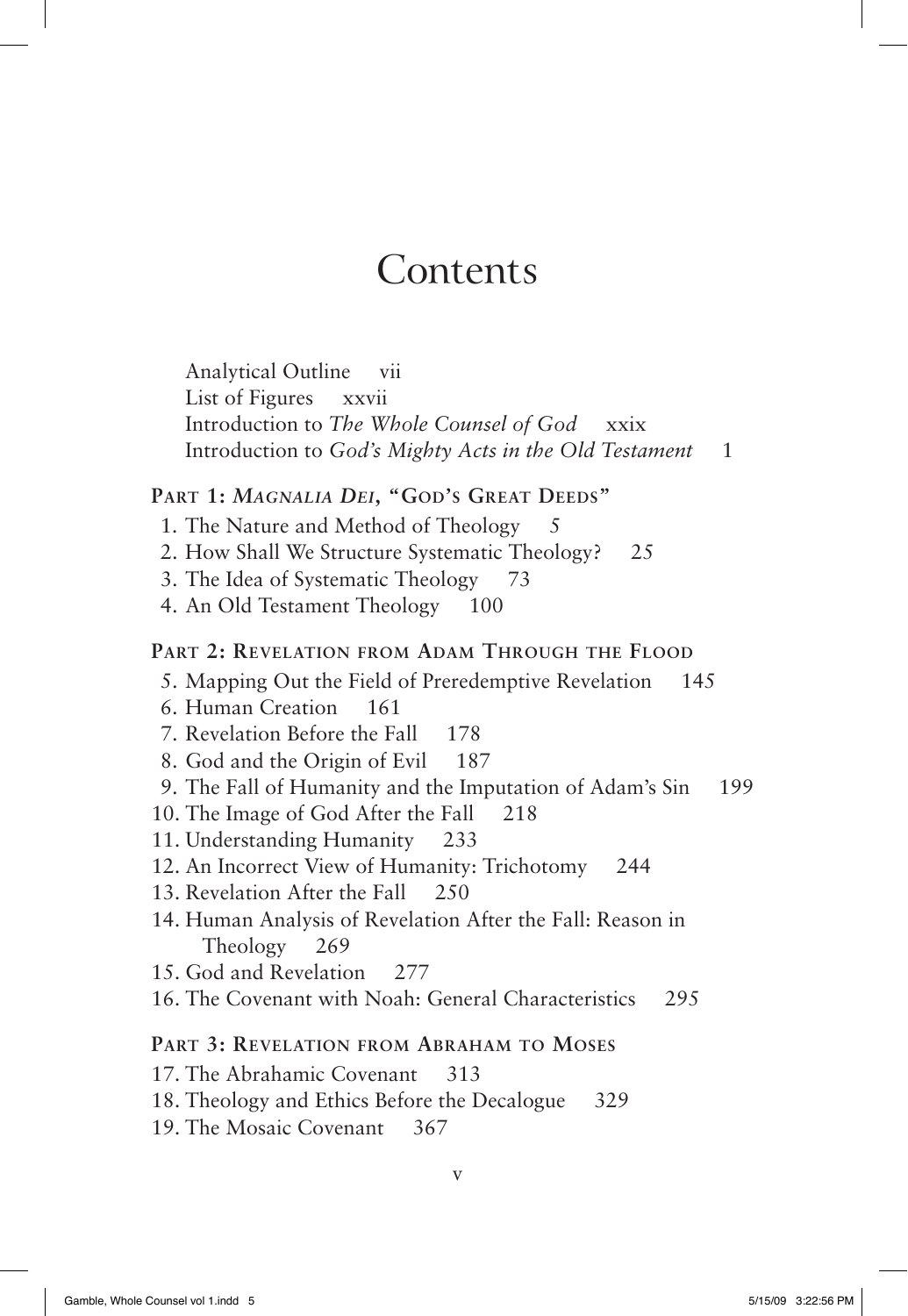### **CONTENTS**

20. The Nature of God's Law: An Analysis of the Ten Commandments 396 21. The Last Three Books of the Pentateuch 435 22. Ecclesiology in the Pentateuch 462

**Part 4: The Prophetic and Wisdom-Poetic Era of Revelation**

23. The Books of Joshua Through Nehemiah 477

24. The Theology of the Wisdom-Poetic Literature 516

25. The Major Prophets 570

26. The Twelve Minor Prophets 593

27. Theology in the Prophetic Era 626

28. God's Being and Works in the Old Testament 632

### **Part 5: God's People Respond to the** *Magnalia Dei*

29. People of Faith in a Wicked World 669

30. Adam and the Covenant and Us 676

Index of Scripture 685 Index of Subjects and Names 704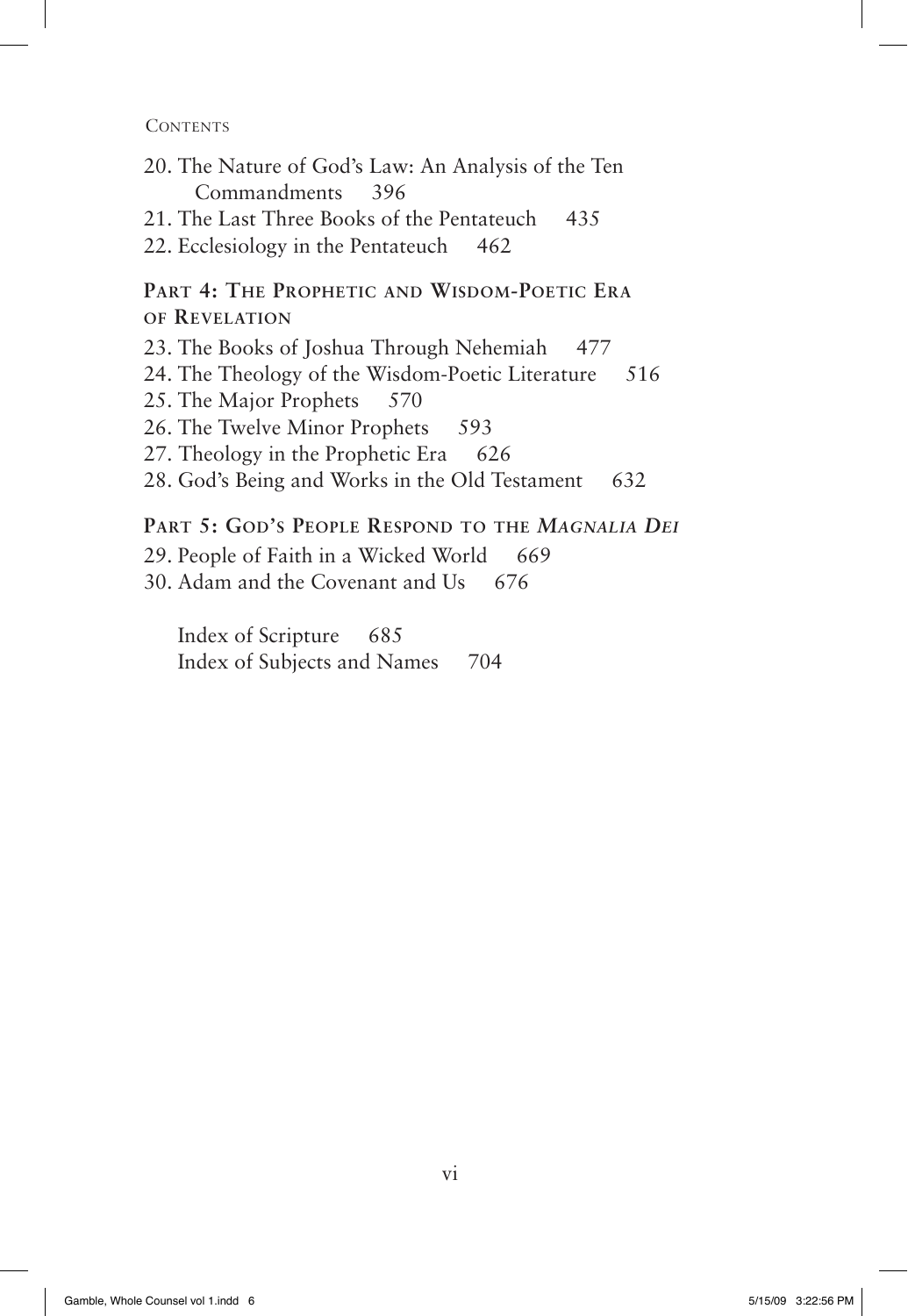# Introduction to *The Whole Counsel of God*

ALL BOOKS ARE WRITTEN within a specific historical, theological, and biographical context. This one is no exception. The author's views have been shaped by his education in the United States and Europe and by his experiences as a seminary professor and Presbyterian minister. He has tasted the theological fruit of the Continental Reformed and British Presbyterian traditions, and has also learned to appreciate much of Anabaptist-Mennonite history and piety.

## **Exegetical Foundation**

The title to this three-volume work may sound pretentious. While this is not a small work, in many ways fifty thousand volumes could not contain "the whole counsel of God"! The title is based on Paul's speech to the Ephesian elders, found in Acts 20:25–28.<sup>1</sup>

Paul had called those elders together to meet with him and hear his final advice. Toward the beginning of his discourse, he told them that he would never see them again, and that he had harmed no one. Then he made a powerful statement: "For I have not hesitated to proclaim to you the whole will [*or* counsel2 ] of God."

1. Acts 20:25–28, "Now I know that none of you among whom I have gone about preaching the kingdom will ever see me again. Therefore, I declare to you today that I am innocent of the blood of all men. For I have not hesitated to proclaim to you the whole will of God. Keep watch over yourselves and all the flock of which the Holy Spirit has made you overseers. Be shepherds of the church of God, which he bought with his own blood."

2. Acts 20:27: "all the counsel of God" (kjv); "the whole counsel of God" (nkjv); "the whole will of God" (NIV).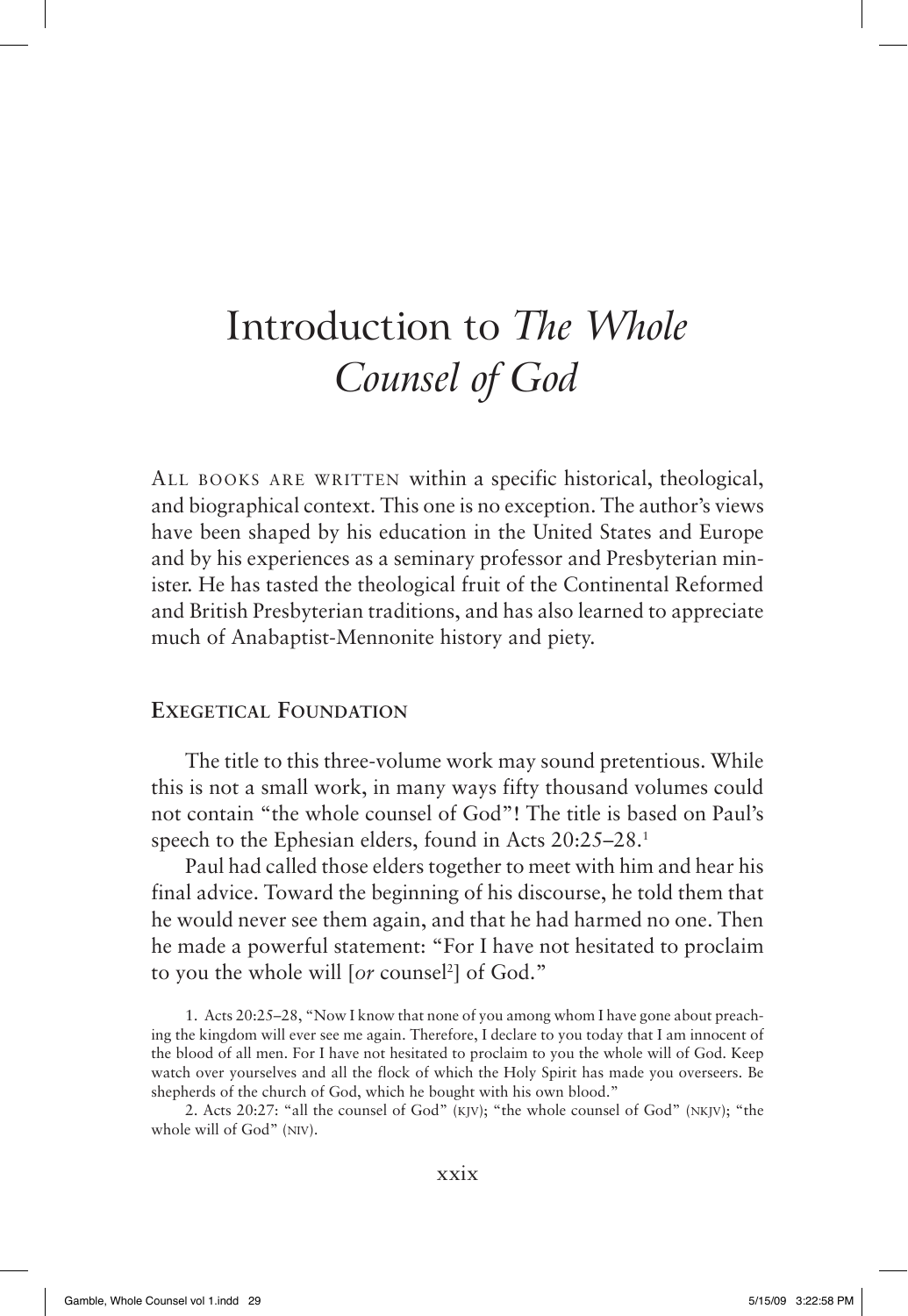#### Introduction to *The Whole Counsel of God*

**An exegetical problem?** When Paul told the Ephesian elders what he had done as an apostle (vv. 25–27), was he implying that they were to do the same things from that time on? That is, were the Ephesian elders to behave blamelessly, as Paul had done? The answer to the question is in the affirmative. While his explicit instructions do not begin until verse 28, it would not be wise to separate what Paul had done from what the Ephesian elders were to do.

Did the Ephesian elders have obligations that were similar to Paul's?<sup>3</sup> Even though Paul was an apostle and they were not, these verses should be read that way.<sup>4</sup> It is as if Paul said to them, "I have done these three things (20:25–27); now you similarly watch over yourselves as well as God's flock (20:28)."And since it was important for the Ephesian elders to declare the whole counsel of God, it is important for elders to do that today.

**The meaning of "the whole counsel of God."** What is the meaning of Paul's phrase "the whole counsel of God"? The Greek word used in this verse is *boule*.<sup>5</sup> To comprehend Paul's meaning, we have to understand what he is saying and in what specific context. Therefore, we need to look at how Paul and Luke, the author of Acts, use the word *boul* in their writings.

First of all, some scholars, based upon Paul's statement in Acts 20:20,<sup>6</sup> have claimed that the whole counsel of God is simply that which is profitable or helpful to God's people.7 But while there is nothing wrong with this interpretation, it is insufficient. For Paul, in fact, all Scripture is profitable, as he says in 2 Timothy 3:16.<sup>8</sup>

3. F. F. Bruce, *The Book of Acts* (Grand Rapids: Eerdmans, 1977). Bruce puts 20:25–27 together and does not see a break between Paul's work and that of the elders.

4. After a series of three indicatives (concerning himself and what he did), Paul followed with a plural imperative, addressing them with a command.

6. Acts 20:20, "You know that I have not hesitated to preach anything that would be helpful [or profitable, NASB] to you but have taught you publicly and from house to house."

7. Bruce, *The Book of Acts*, 415, n. 55: "A comparison of 27 with 20 shows that to Paul 'the whole counsel of God' was the measure of what was truly 'profitable.'"

8. 2 Tim. 3:16, "All Scripture is given by inspiration of God and is profitable [ $\bar{o}$ phelimos] for doctrine, for reproof, for correction, for instruction in righteousness" (nkjv).

<sup>5.</sup> Spiros Zodhiates, *The Complete Word Study Dictionary* (Chattanooga: AMG, 1992), 346: "will, purpose, intention as the result of reflection; counsel, decree, aim or estimation." The United Bible Society's Greek-English lexicon gives the meanings "purpose, intention; plan, decision."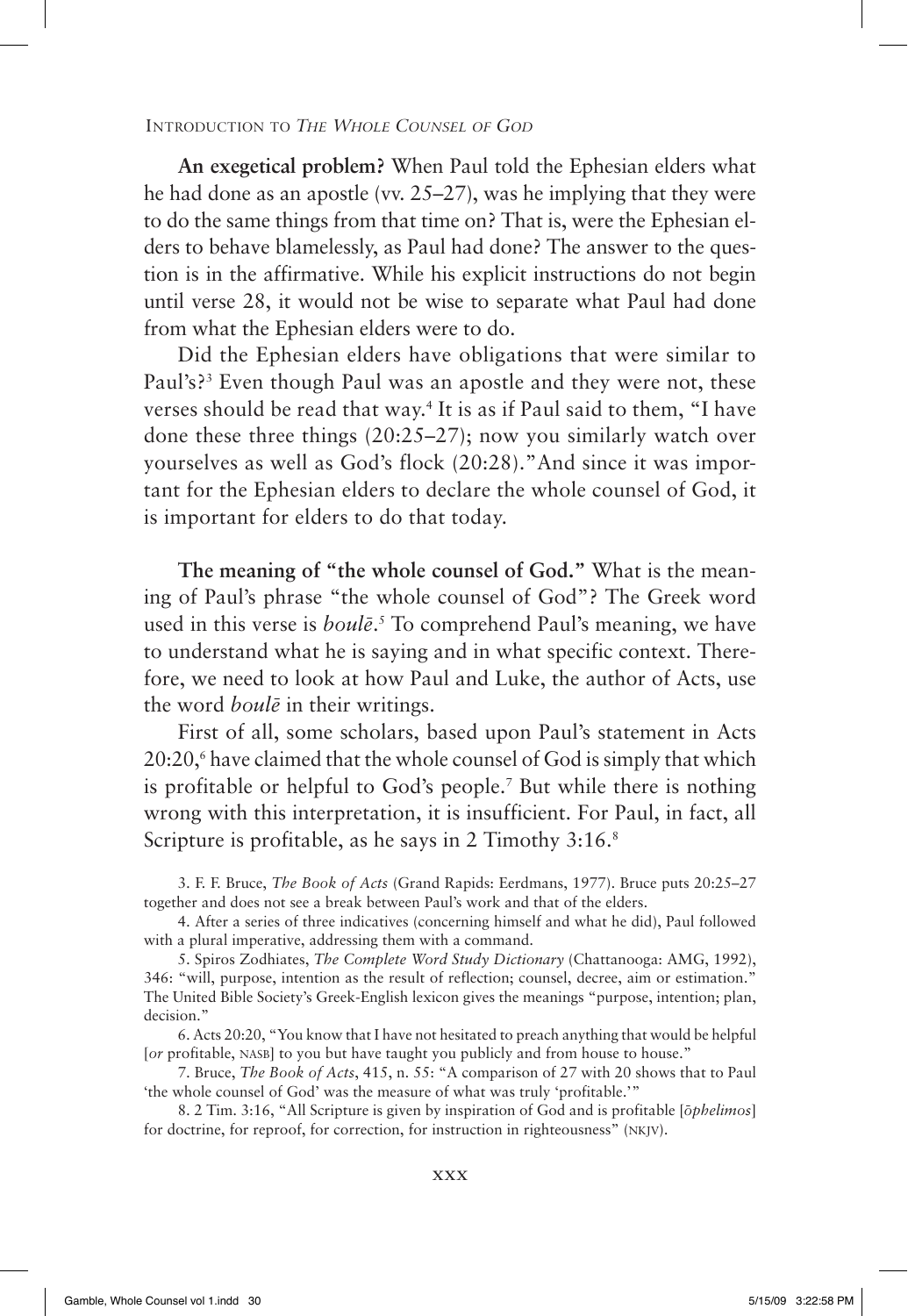Nevertheless, it is surprising that Paul does not use the word *boule* very often. In 1 Corinthians 4:5, he speaks of the *boulas* (plural) of the heart. Here the word is best translated as "intent" or "counsels" (NKJV). Sometimes it also appears that the words *oikonomia* and *boule* are used synonymously by Paul.9

Luke's extensive use of *boule* is instructive. He uses it to denote the divine plan concerning redemption, as in Luke 7:30, where he comments that the Pharisees "rejected the will of God for themselves" (nkjv). In Acts 2:23, Jesus is said to have been "delivered by the determined purpose and foreknowledge of God" (nkjv). Similarly, in Acts 4:28 we read that evil men gathered together against Jesus "to do whatever . . . [God's] purpose determined before to be done" (NKJV).<sup>10</sup>

In conclusion, it seems to be too narrow to limit the content of "the whole counsel of God" to that which is "useful." If that were the case, Paul could have used another word, as he did in Ephesians 4:29, referring to "what is helpful [*or* good, nkjv, *agathos*] for building others up according to their needs" (niv). That word *agathos* would better fit the definition of "profitable."

More frequently, Paul uses the Greek word *symphero* to refer to what is profitable or helpful. In Acts 20:20, it is used as a participle meaning "profitable." The word appears with the same meaning in Rom. 5:3; 1 Cor. 6:12; 10:23; 2 Cor. 8:10; 12:1.

Certainly, Paul had more in mind when he said good-bye to the Ephesian elders. Those elders were to continue in all of Paul's teaching.<sup>11</sup> When *boul e* is combined with the word *pas*, meaning "all" or "whole," Paul's message to them is clear.

The exegetical conclusion from Paul (through Luke) is that God has set forth a task before all of his pastors and elders. Those elders need to keep watch over themselves, and to give to God's people the

9. There is a close relationship between what Paul says in Acts 20 and in Eph. 1. He addresses the Ephesian elders in Acts 20 and writes to them in Eph. 1:1 as "an apostle of Christ Jesus by the will of God." Eph. 1:11 links "the whole *oikonomia* of God with His *boule*" (Gottlob Schrenk in *Theological Dictionary of the New Testament*, vol. 1, ed. Gerhard Kittel [Grand Rapids: Eerdmans, 1964], 636). Eph. 1:11 should be translated "according to the decision [*or* plan] of his will."

10. The word also occurs in Acts 5:38 ("if this plan . . . is of men"), 13:36 ("David . . . served . . . by the will of God"), 20:27, and 27:42 ("And the soldiers' plan was to kill the prisoners") (all NKJV).

11. Schrenk in *TDNT*, 1:635: "The *boulē* fills the whole content of apostolic preaching."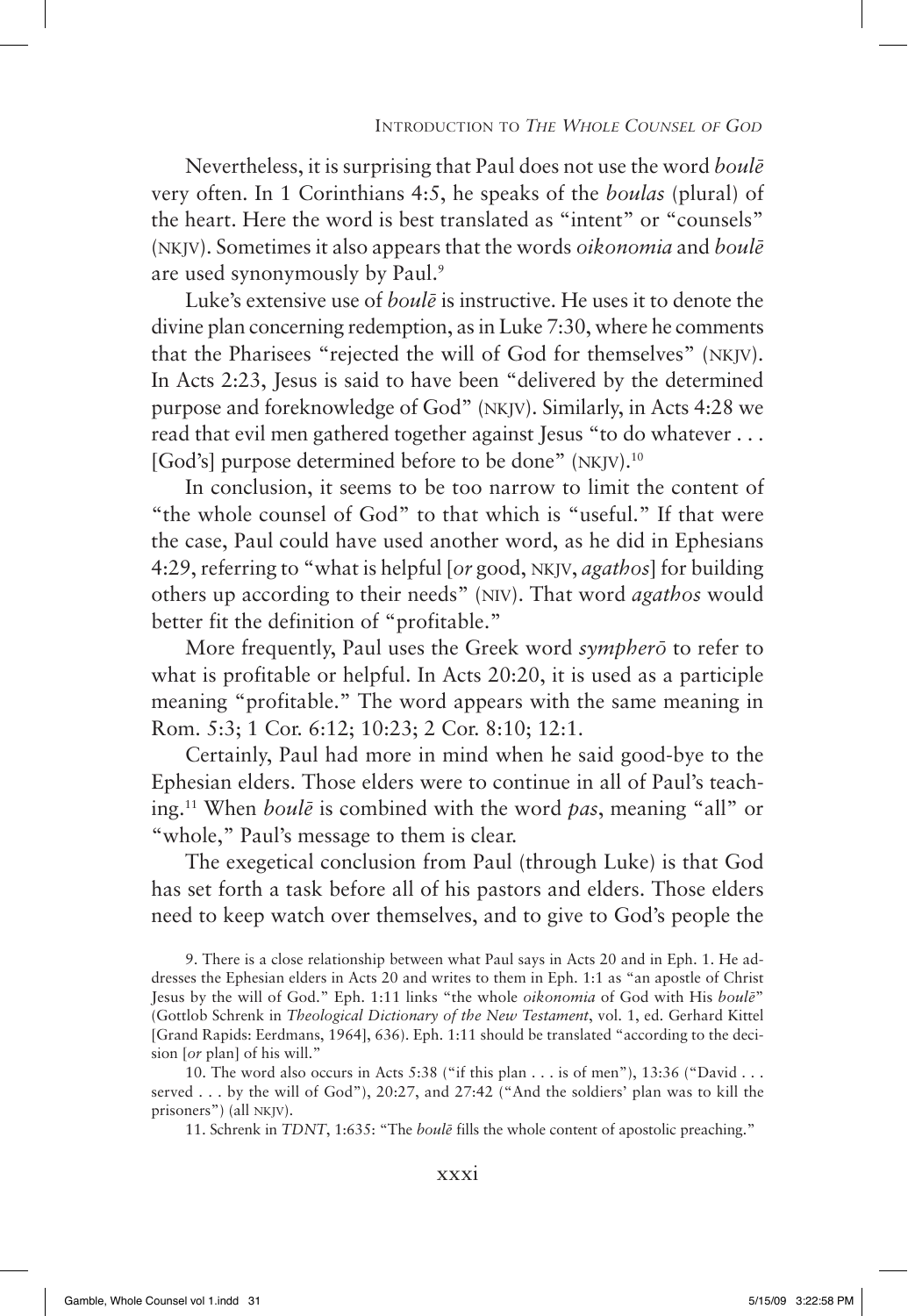### Introduction to *The Whole Counsel of God*

whole counsel of God. Paul demanded nothing more from them—and nothing less. It is with his words of exhortation ringing in our ears that the present work is called "the whole counsel of God."

Paul's admonition has been heard by church leaders for centuries. These three volumes fit in with the teaching and preaching of those who have gone before.

### **Historical Background**

**Reformation beginnings.** *The Whole Counsel of God* finds firm historical roots in John Calvin's *Institutes of the Christian Religion*, 1559 edition. However, Calvin's thought found further development throughout Europe. This Reformed tradition developed in Switzerland, moved to France, and journeyed north to the Netherlands. It also jumped across the waters into England and Scotland. The broader body of systematic writing and reflection in the Reformed tradition has also influenced this work.12

Two works, written a century after Calvin, have been particularly helpful. The first was written by the great English Puritan John Owen. He wrote *Biblical Theology* in 1661. The second text, *The Economy of the Covenants between God and Man*, was produced in 1685 and came from the pen of the outstanding Dutch theologian Herman Witsius.13 Yet over the last three hundred years, there has been much further development in this tradition.

**Travel to America.** More than two hundred years after Witsius, Geerhardus Vos—himself a Dutchman—wrote a text with the same title as Owen's work, *Biblical Theology*. Vos, of old Princeton Seminary, followed the patterns previously utilized by his great predecessors Calvin, Owen, and Witsius. However, his volume was intention-

<sup>12.</sup> The Swiss Reformation in general, including the theologians of Zurich, Basel, and Berne, has been the object of my teaching and research since the spring of 1981.

<sup>13.</sup> In 1648, a debate broke out in the Netherlands over the organization of systematic theology. One side, led by Johannes Cocceius, argued for what would today be called "biblical theology" as an organizing structure. More traditional systematic theologians opposed this move. Herman Witsius hoped to find a middle way between the two extremes. For more information, see volume 3.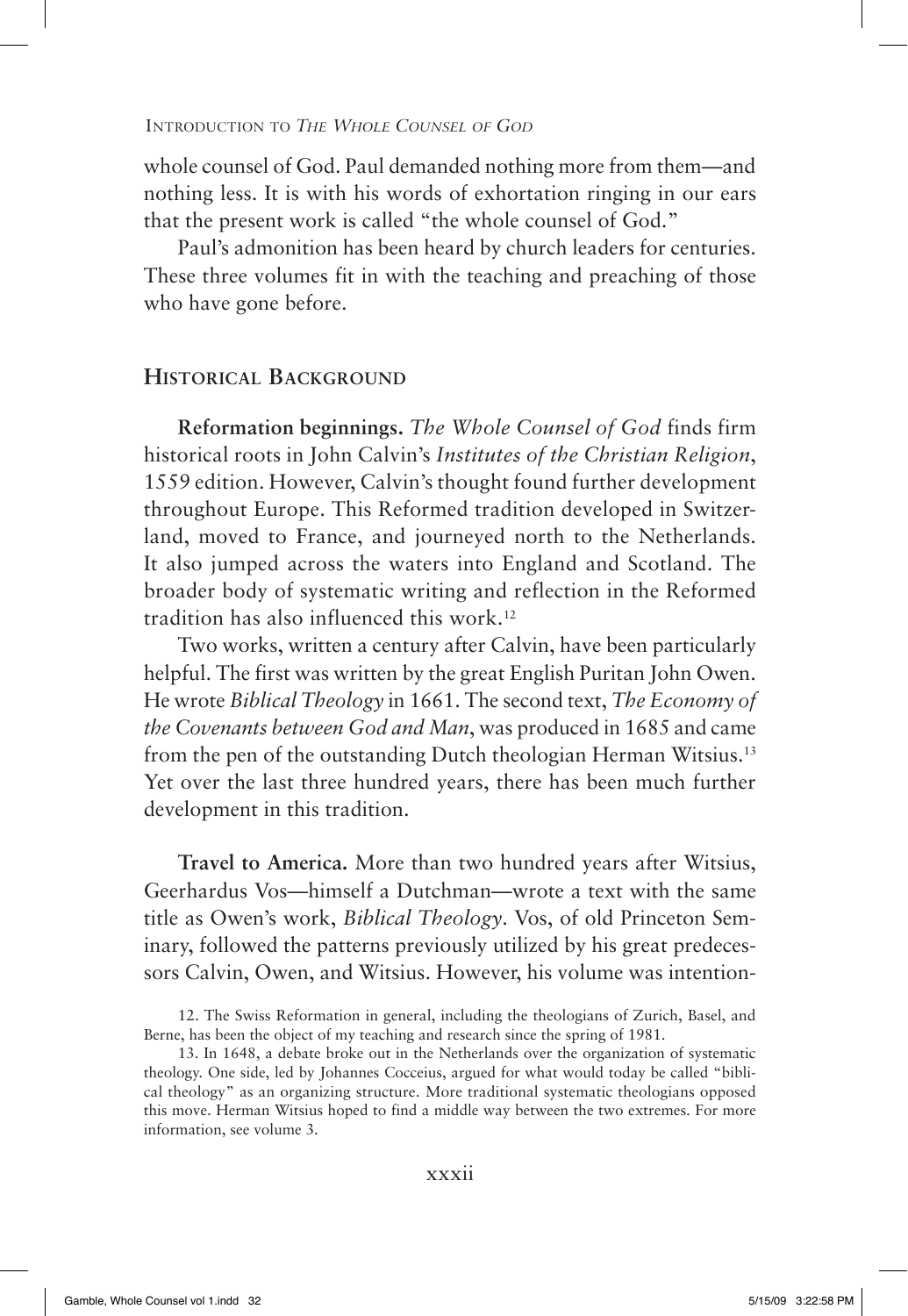ally limited to what he termed "the history of special revelation," and therefore did not have the scope of previous works.<sup>14</sup>

Seventy years have passed since the publication of Vos's *Biblical Theology* and his equally important companion volume, *The Pauline Eschatology*. 15 Since that time, much work has been done to advance Vos's insights.

*The Whole Counsel of God* is written to continue discussions of the relationship between exegesis and hermeneutics, and the interrelationships of biblical, systematic, and historical theology. *The Whole Counsel of God* will attempt to meet the need for a comprehensive theology that is attuned to the methodological advantages of biblical theology, but will also combine that advantage with the strengths of historical and systematic theology.

The first volume will focus on God's self-revelation in the Old Testament (without being able to stay only within those confines!). The second volume will examine the New Testament's teaching. The concluding volume will track the church's theological development in its understanding and explication of the Bible's teaching through the centuries.

14. See Geerhardus Vos, *Biblical Theology* (1948; retypeset, Grand Rapids: Eerdmans, 1975), v.

15. These are not Vos's only works. Among others, he authored *The Self-Disclosure of Jesus*, *The Kingdom of God and the Church*, *The Eschatology of the Old Testament*, and a collection of sermons entitled *Grace and Glory*. For more works of Vos, see James T. Dennison Jr., "The Writings of Geerhardus Vos: A Bibliography," in *The Letters of Geerhardus Vos* (Phillipsburg, NJ: P&R Publishing, 2005), 87–112.

xxxiii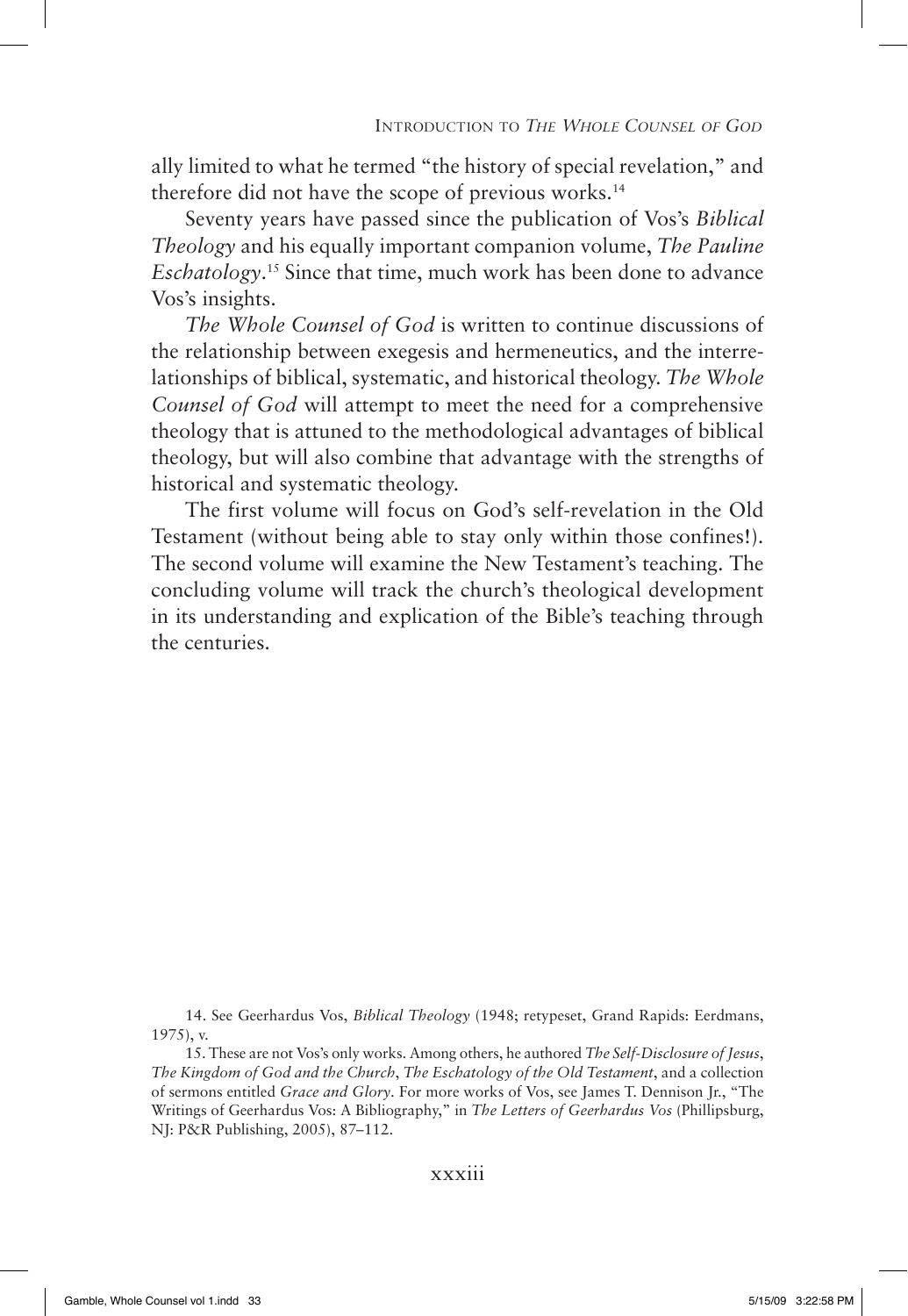$\overline{\phantom{a}}$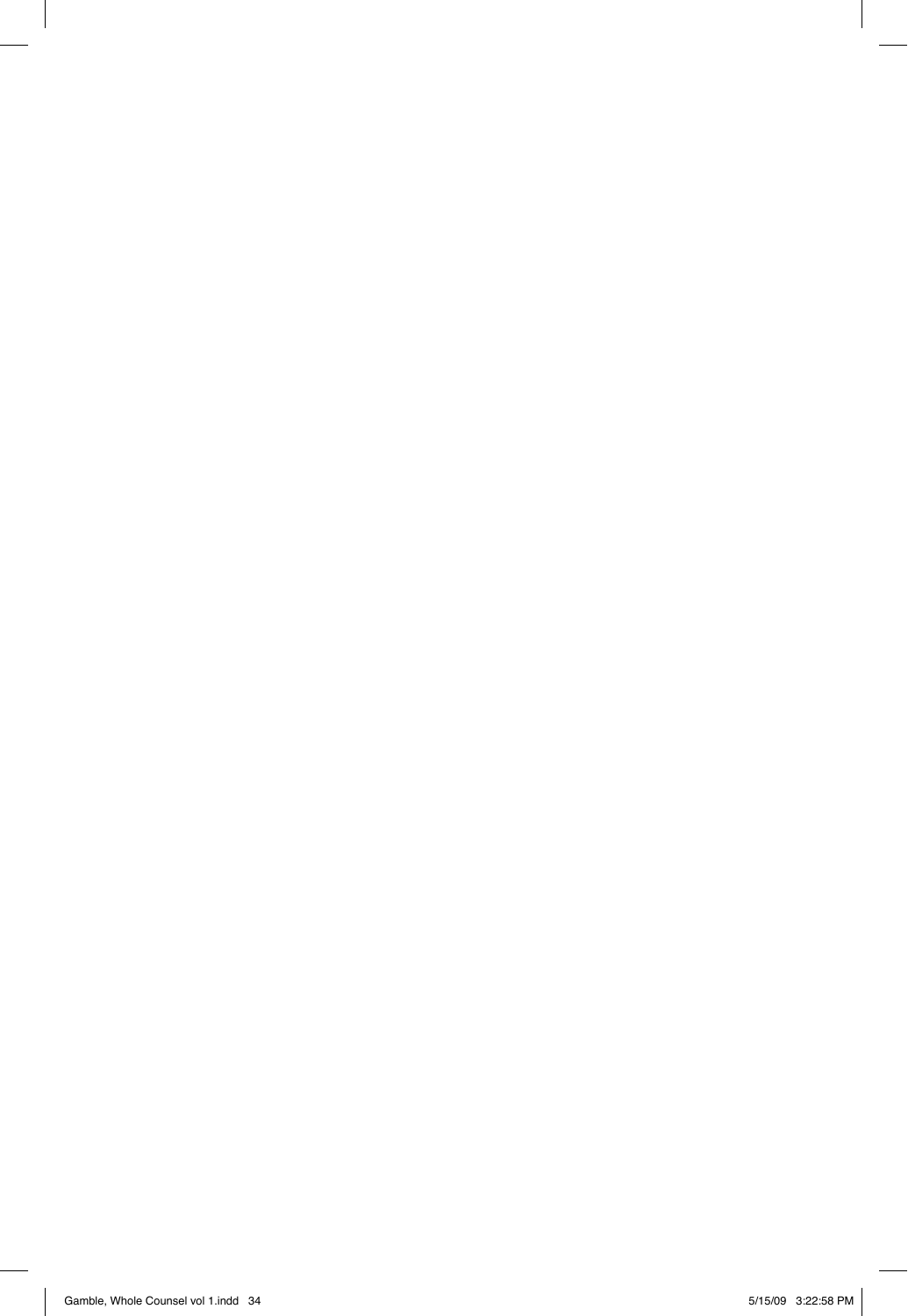## Introduction to *God's Mighty Acts in the Old Testament*

Volume 1 recounts God's mighty acts as recorded in the Old Testament. Its aim is to develop the theology of the Old Testament within the framework of the organic, progressive, historical development of the Bible. At times, a topical method will be used, but the topics will be couched in their historical framework.

The volume is divided into five parts. The first part discusses foundational methodological questions. The second part moves to the unfolding of God's creation and his subsequent destruction of it in the Flood. The third part covers God's great deeds from the time of Abraham to the time of the writing prophets. The fourth part opens up the prophetic era. The concluding part briefly examines Israel's response to God's great deeds and looks at his apparent silence during the intertestamental period.

The author has many words of thanks to give for help over the years. Fruitful discussions of the proper method of teaching theology took place with colleagues Harvie Conn, Cornelius Van Til, Ray Dillard, and Bob Knudsen at Westminster Theological Seminary in Philadelphia, all of whom now enjoy learning at the foot of the Master. I appreciate continuing discussions with former colleagues from Westminster and from Reformed Theological Seminary in Orlando. Colleagues at the Reformed Presyterian Theological Seminary in Pittsburgh have encouraged my work and provided an atmosphere of pious learning, without which this task could not have been accomplished.

Thanks must also be given to previous teaching assistants. Special mention is deserved by Jacob Hale, Burk Parsons, Dan Keene, Zack Kail, and Staci Wadkins. Other friends who have read parts of the manuscript and made valuable suggestions include the Rev. Douglas B.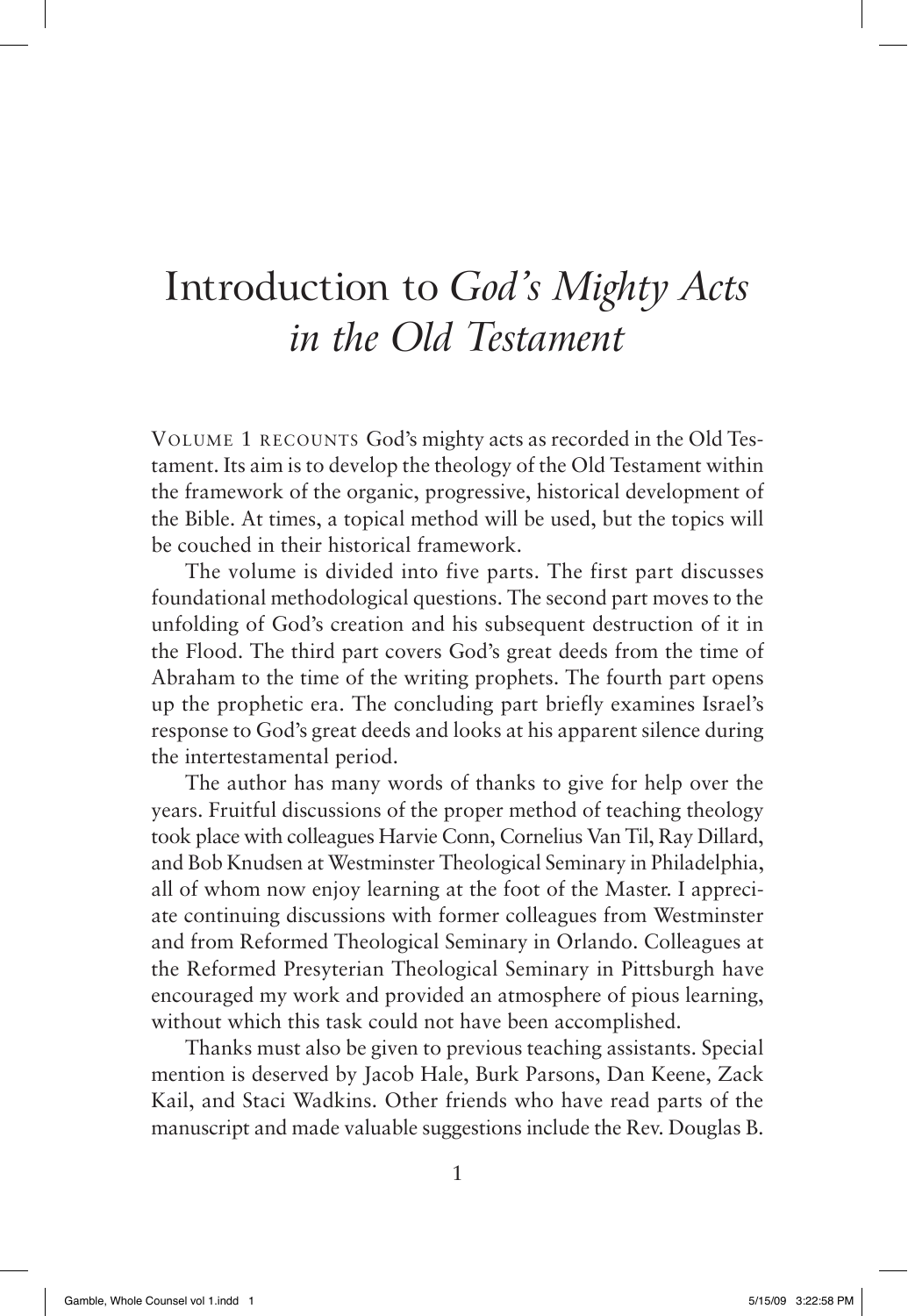Introduction to *God's Mighty Acts in the Old Testament*

Clawson, Dr. Scott McCullough, and Rev. Rutledge Etheridge. Any final mistakes are my responsibility.

Thanks go to the session and people of Second Reformed Presbyterian Church in Indianapolis, who provided innumerable aids over the years. Special thanks is given to God for the College Hill Reformed Presbyterian Church, where I now have the pleasure of serving.

Janice, my wife of over three decades, has endured much while living with me during the writing of this work. For her love and affection I am deeply grateful. Over the years my gratitude to her has only deepened. Daughters Lindsey, Whitney, Hilary, and Gwenyth have also been great supporters. Lindsey read the manuscript and eliminated many errors. Former teaching assistant Zack Kail married Liesl, and the Lord blessed them with granddaughter Portia. May God bless and strengthen you all!

My hope is that this work will honor the contributions made to my life by former colleagues and teachers who fought the good fight and have entered into their reward, and that it will encourage a new generation of believers as well.

Soli Deo gloria!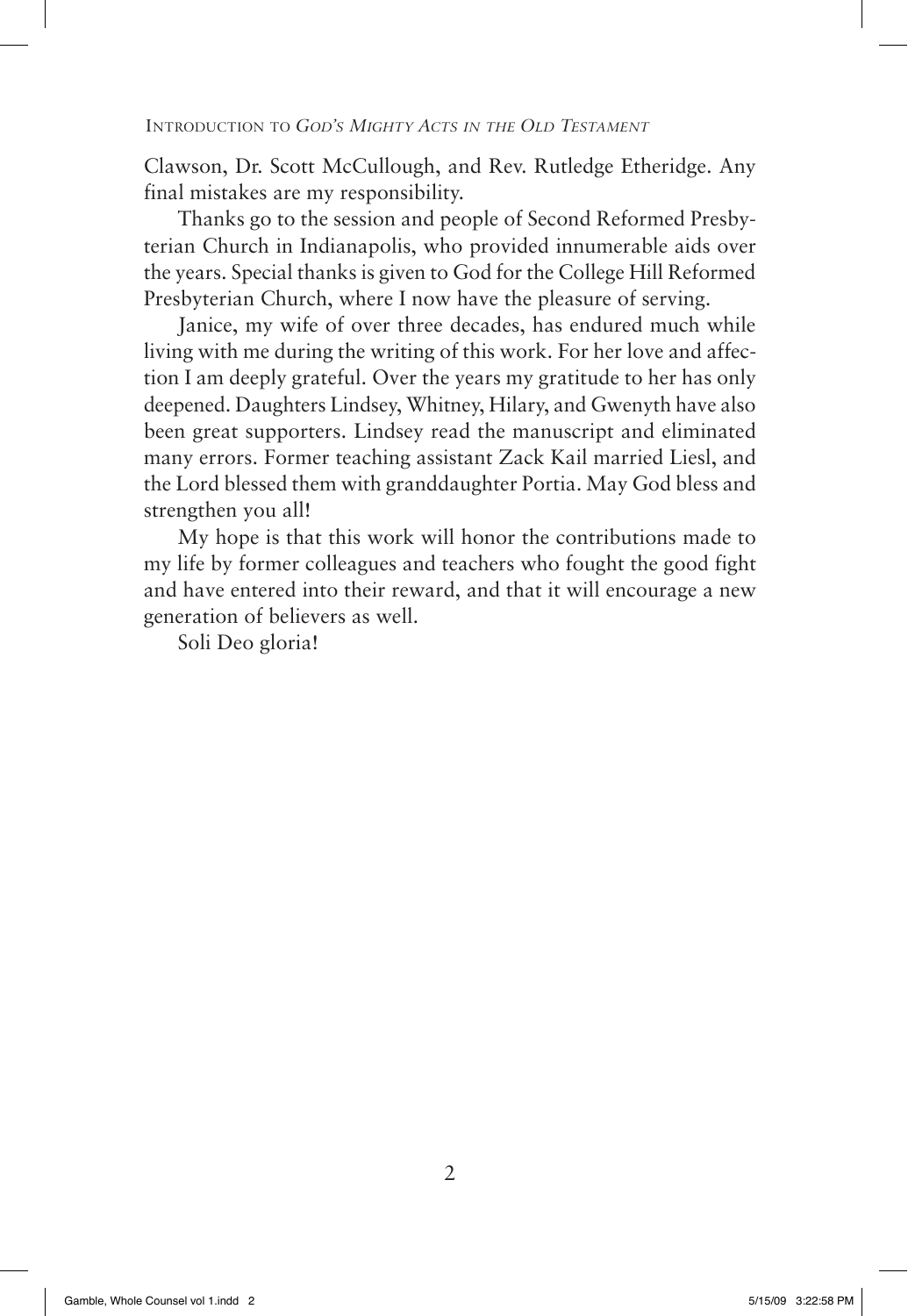## *<sup>i</sup>* Part 1 *<sup>j</sup>*

# *Magnalia Dei*, "God's Great Deeds"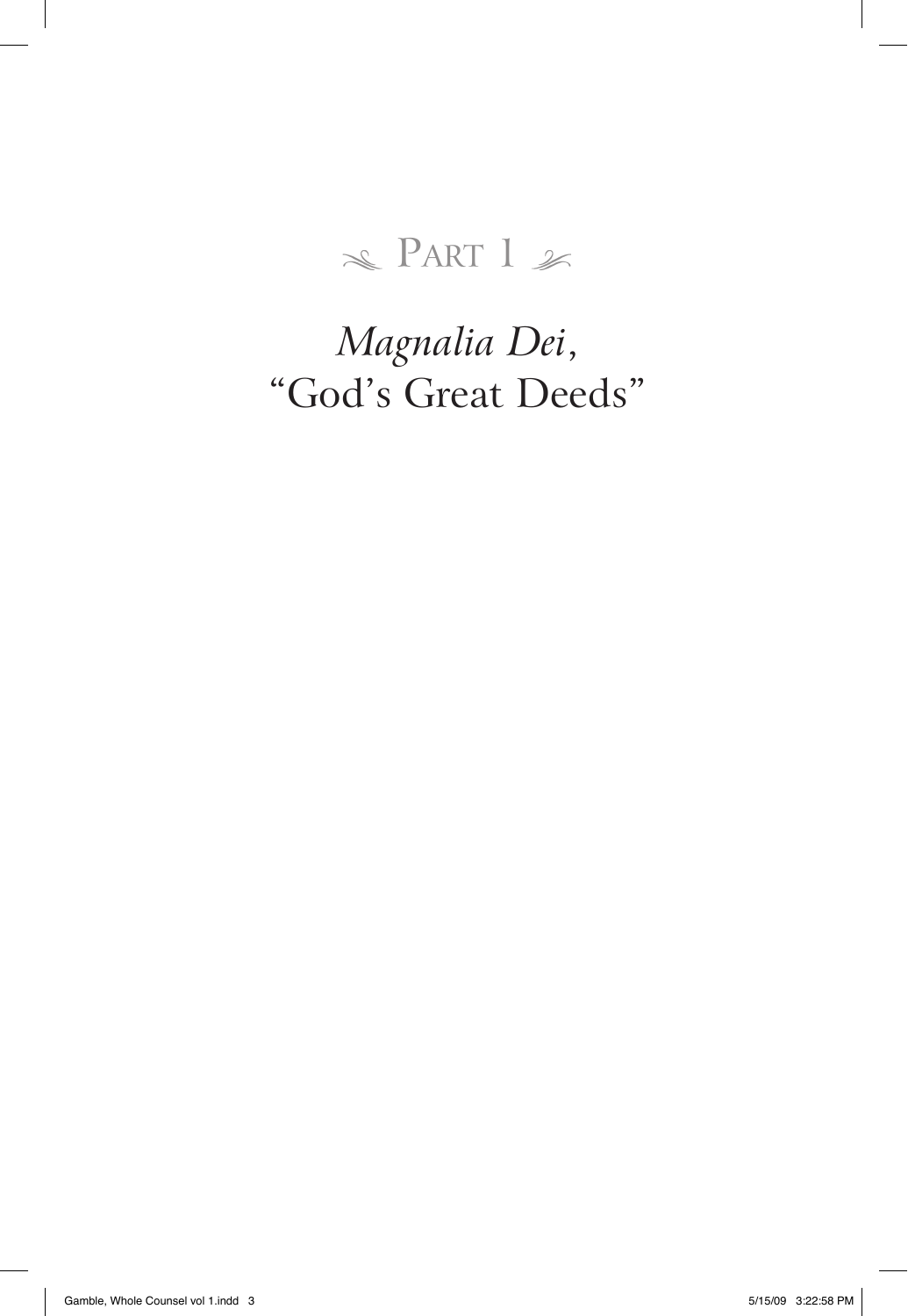I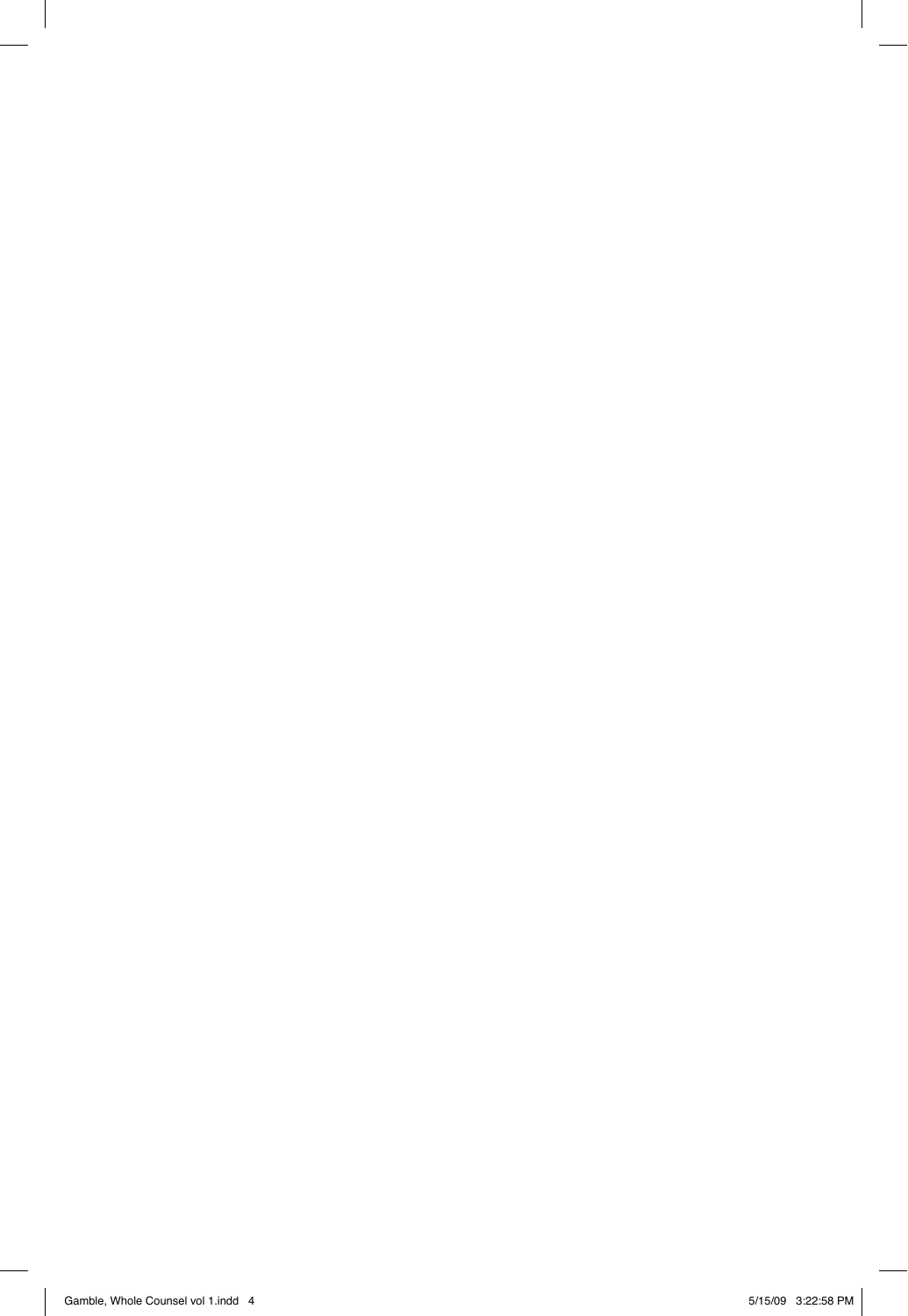*<sup>i</sup>*1 *<sup>j</sup>*

# The Nature and Method of Theology

**Defining Theology**

**Developing a definition.** This volume is founded upon, and is intended to examine and to elaborate, what Paul calls "the whole counsel of God."1 We have already looked at the context of Paul's statement in the book of Acts concerning the whole counsel. The next step is to define theology in a general fashion.

A simple, yet accurate definition of theology would be "knowledge concerning God."2 That definition affirms many truths. It acknowledges that there is a God and that God can be known. It also recognizes that human beings are able to know things, even things about God. However, is it legitimate to make these assumptions concerning both God and humanity?

If theology is defined as "knowledge concerning God," we are assuming that God exists and that he has revealed himself to humanity. Therefore, a more precise definition of theology would be something like "the study of God to the extent that he has revealed himself to humanity." From this foundational definition, we can begin to develop the study of theology.

**The Bible and creation: a subject-object problem.** The last phrase in the definition, "to the extent that he has revealed himself to humanity,"

- 1. See Acts 20:27.
- 2. Geerhardus Vos, *Biblical Theology* (1948; retypeset, Grand Rapids: Eerdmans, 1975), 4.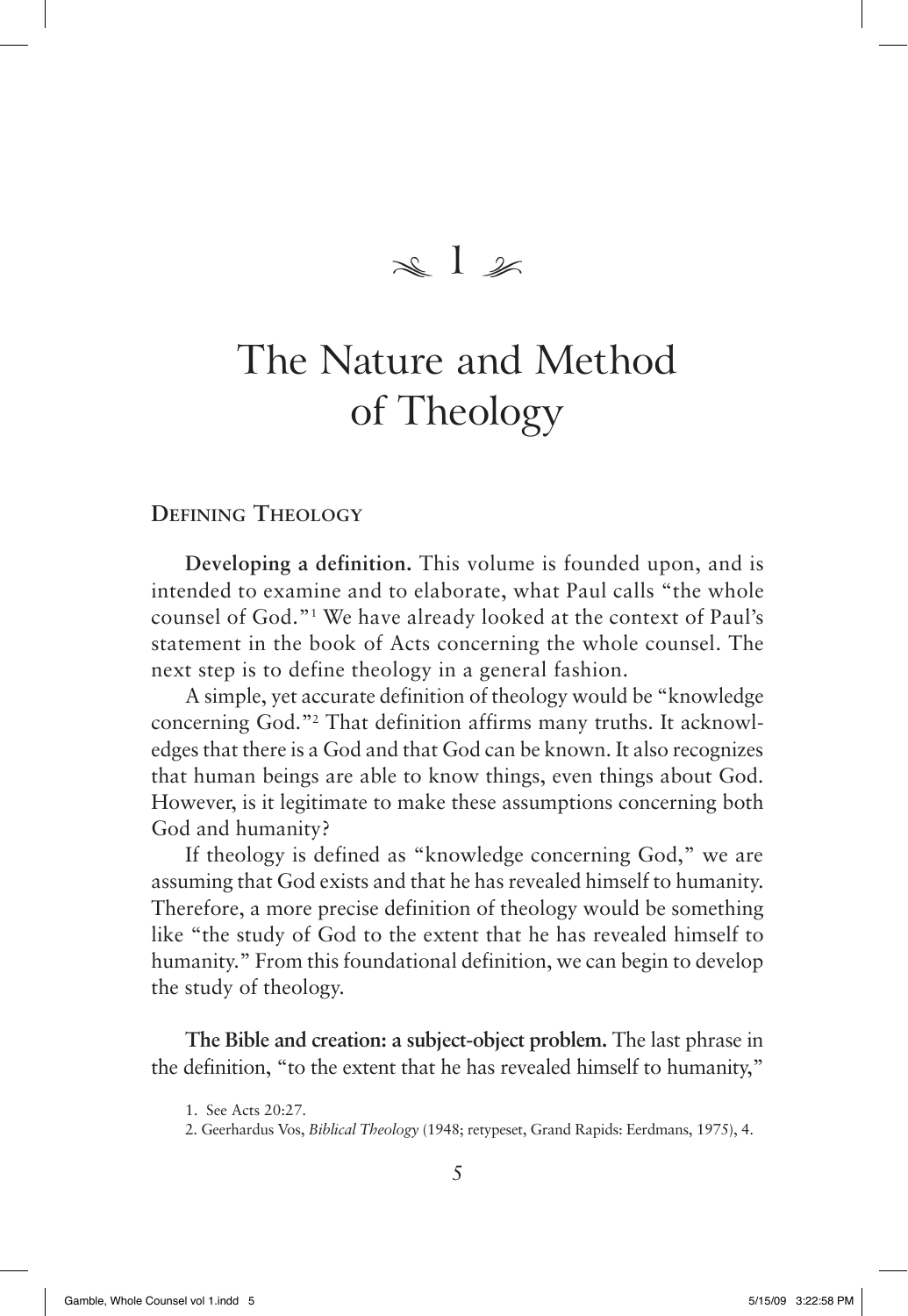presents a problem. That problem is what philosophers call "the subjectobject problem."

We know that God has revealed himself to humanity in his creation and in his Word. When one turns to the creation account found in the first three chapters of the book of Genesis, one immediately notices that theology is quite different from any other area of human investigation or research. Theology is different because God has not only revealed himself to humanity, but actually created humanity.

To understand the first part of the definition, "the study of God," we have to understand what it is for a person to "study" something. Usually, to study something means to break the object down into component parts, to analyze them separately, and then to put them back together and understand them as a whole.

Such study implies that there are different parts to human knowledge. Starting at the very beginning, for any human learning to occur, there must be a "thinking subject" (a human investigator) and an object of investigation. For example, Adam and Eve (human thinking subjects), while in the Garden, could have investigated a tree. They could have examined the tree from every angle, taken off pieces of the bark and tasted them, and collected leaves from different trees for comparative studies. Adam could have pushed on the tree to see if it would fall over, and could have compared the strength of this particular tree with others.

Today, the method of human examination of a tree (an object) would be similar. One difference, however, would be that we have more advanced investigative tools. Today, photographs could be taken of the tree. Perhaps the tree could be sawed down to count and study its growth rings. So that we would not miss any part of the analysis, the tree could be microscopically probed, and it could be dug up to investigate its root structure.

Obviously, the study of God is not like the study of a tree! Theology as a discipline is unique. The normal subject-object relationship in a human investigation is not present, for God is not like a tree. God, as the Creator, cannot be tasted or pushed or examined. People and all things in the created world are distinct from God. This distinction appears to be absolute. In theology, unlike other human sciences, the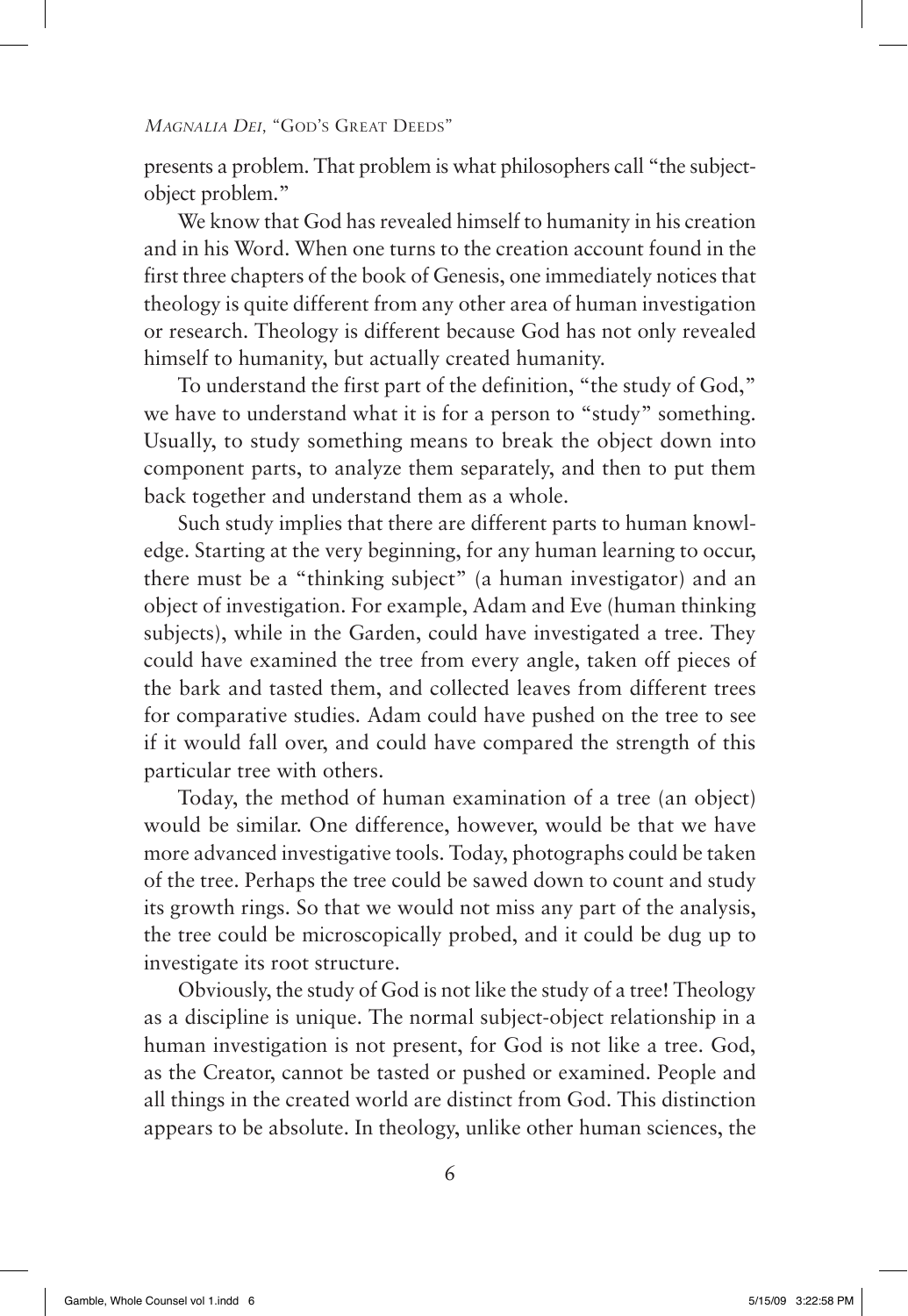relationship between the subject (humanity) and the object (God) can even be reversed!

Furthermore, in theology the supposed object of investigation (God) is far from being passive like the tree. God is in fact the first one who is active on the field, by the work of creation itself. Man (the subject) was created and defined by God (the object)! To make the situation more complicated, the book of Genesis tells us that the subject (humanity) could have no knowledge of the object (God), were it not for the fact that the object (God) has graciously granted us access to knowledge of himself.<sup>3</sup> Thus, theology is different in many ways from other areas of human study.

**Human sin: a philosophical limiting concept.** The human study of God becomes more complex with the introduction of a limiting concept, namely, sin. The fact of human sin is introduced in the Genesis creation narrative. The presence of sin in the world forces a further refinement of our definition of theology. Sin produced a new subjectobject relationship. The human subjects (Adam and Eve), because of their rebellion against God, no longer trusted him (the object). That is why they hid from him immediately after their sin. Also, because of sin, the object of investigation (God) is in a different relationship with the subjects.

In the New Testament, Paul comments on this situation in Romans 1:18. After the Fall, he explains, human beings retain some knowledge of God. However, because of their sin, people now need a supernatural revelation or a new self-disclosure from God about himself. This supernatural revelation is required for humans (the subject) to understand any absolutely true and adequate information about divine things (the object). Yet even more is required.

**The subject changed through regeneration.** Besides the new revelation, there is need for a new relationship. The object (God) is "angry" with the subject, and the subject distrusts this Great Object. To create a new relationship, God has to be the active party. He

<sup>3.</sup> Geerhardus Vos, "The Idea of Biblical Theology as a Science and as a Theological Discipline," in *Redemptive History and Biblical Interpretation: The Shorter Writings of Geerhardus Vos*, ed. Richard B. Gaffin Jr. (Phillipsburg, NJ: Presbyterian and Reformed, 1980). 4–5.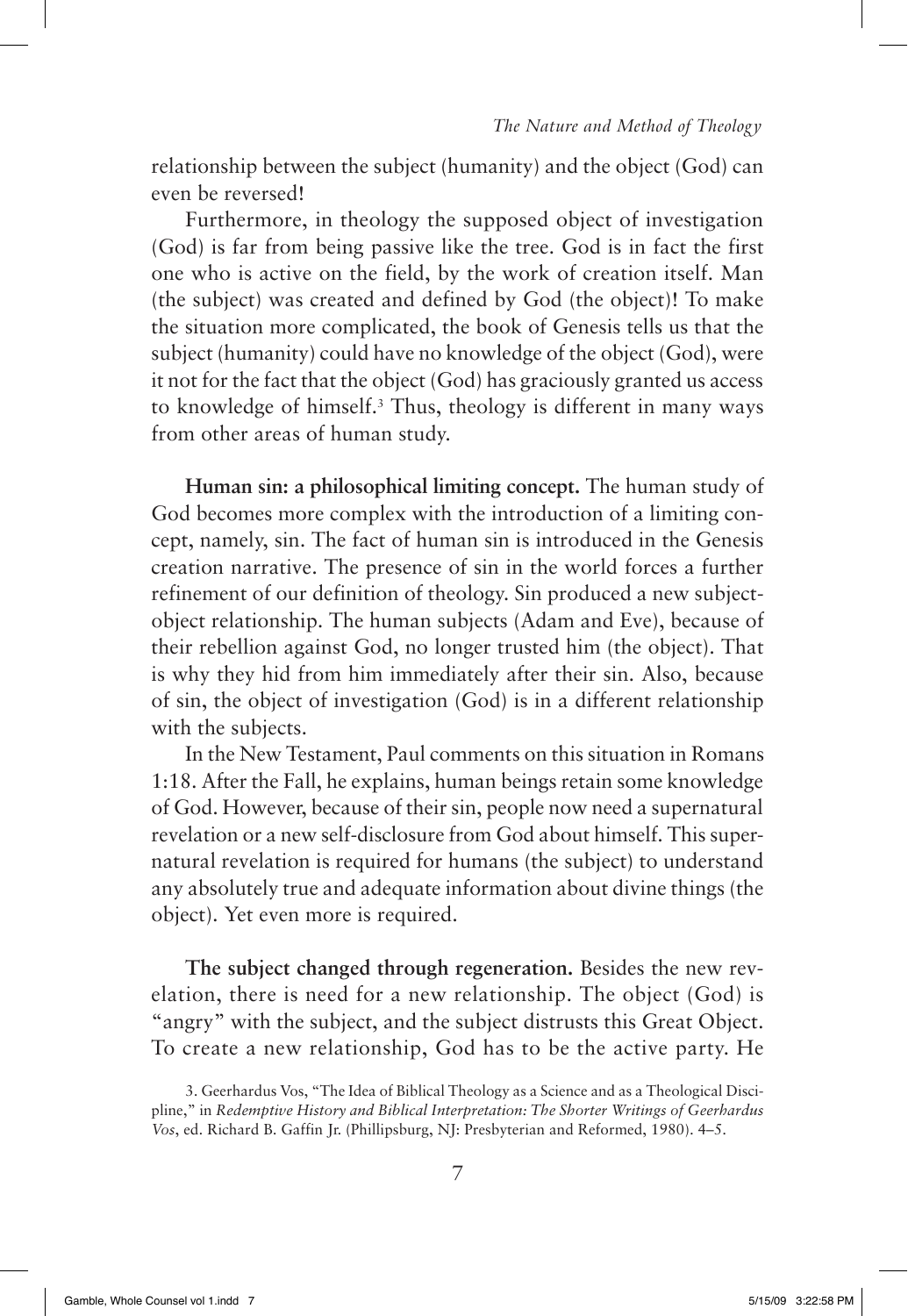alone has the ability to change the estrangement. That change comes through conversion.

When human regeneration comes by the gracious act of God, a new type of individual or "knowing subject" is created.<sup>4</sup> Now, through examination of the deposit of truth found in Scripture, the regenerated mind (subject) can obtain vast degrees of previously unknown knowledge concerning God (object). This does not mean that there has been a transformation in God's divine acts, words, or being; rather, the subject (humanity) has been changed.

**A better preliminary definition of theology.** An understanding of the subject-object problem facilitates the formulation of a better definition. Theology may be more precisely defined as "the appropriation by the regenerated mind of that supernatural/natural information by which God has made himself the object of human knowledge." This definition also needs to be understood in its various parts. The regenerated human mind needs to understand God's supernatural communication. This information is found in God's holy Word.

### **Knowing God Through the Bible**

**The formation of the Scriptures.** The development of theology necessitates interaction with Scripture. Theology, therefore, presupposes exegesis, which is the examination or interpretation of the Bible. However, preliminary to understanding exegesis or exegetical theology is the study of the formation of the Scriptures.

The field of study dealing with the formation of the Scriptures is generally termed canonics. Canonics is concerned with the Hebrew, Aramaic, and Greek texts of the Bible, the dates of those texts, and the human authors of them.<sup>5</sup> It also deals with the development and communication of the actual written revelation itself.

<sup>4.</sup> Eph. 2:10, "For we are God's workmanship, created in Christ Jesus to do good works." 5. For more information on canonics, see Merrill F. Unger, *Introductory Guide to the Old Testament* (Grand Rapids: Zondervan, 1956). See also R. Laird Harris, *Inspiration and Canonicity of the Bible* (Grand Rapids: Zondervan, 1957). Particularly good is Richard B. Gaffin Jr., "The New Testament as Canon," in *Inerrancy and Hermeneutics*, ed. Harvie M. Conn (Grand Rapids: Baker, 1988). See also Roger Nicole, "The Canon of the New Testament,"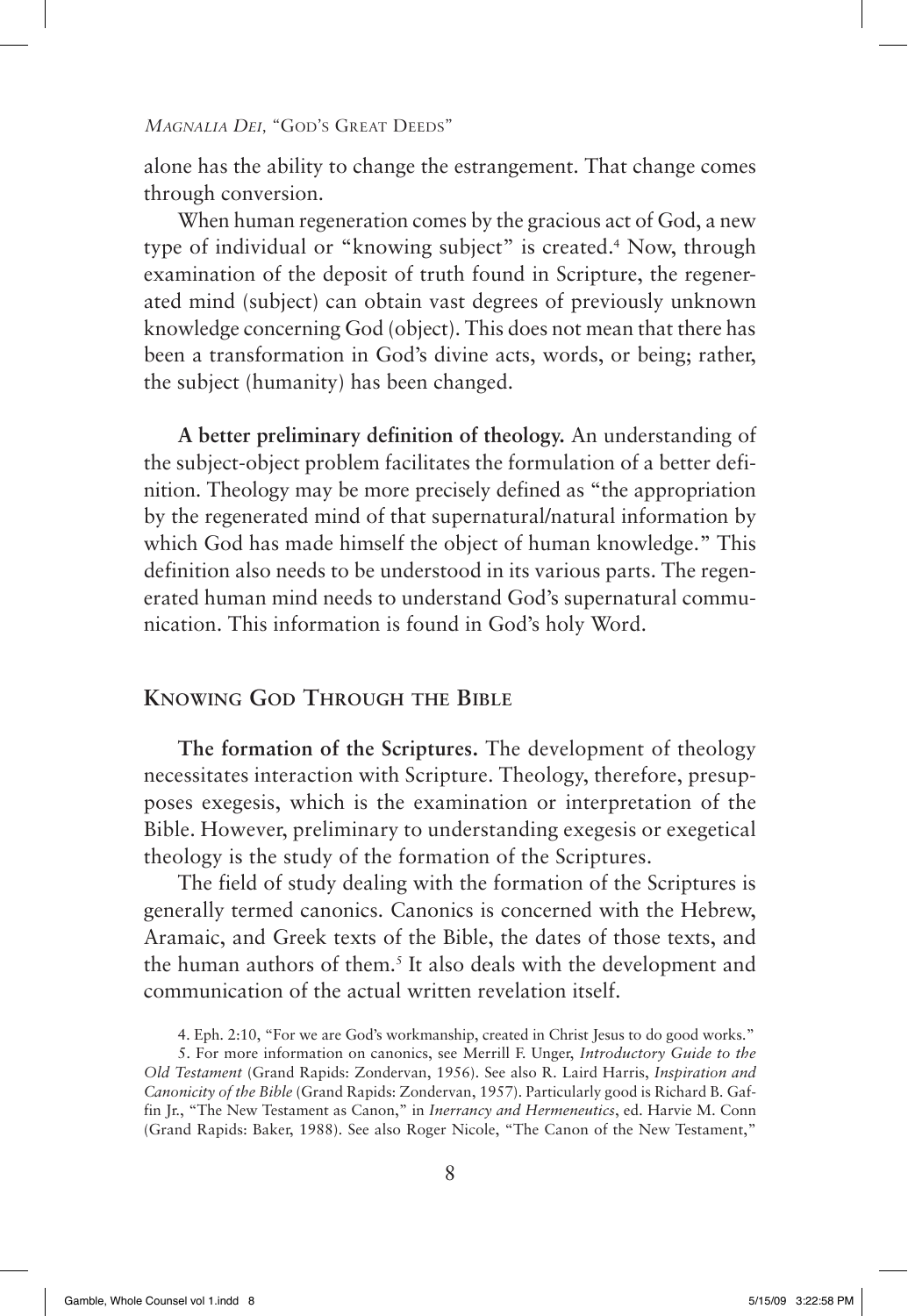### *The Nature and Method of Theology*

By the term *canon* or *canonical writing* is meant a divinely inspired book. All books of Scripture are inspired by God, and are therefore "canonical."6 The Bible, as a whole book and in all of its parts, is divine and therefore canonical.

However, since Adam's fall, humanity has distrusted God. People have been so corrupted by their own sin and rebellion that they are unable to recognize the divinity of the Bible. It is evident that humanity cannot recognize such divinity on its own; therefore, God must tell his readers that his book has proceeded from him. God himself has identified these canonical books for humanity.

**The divinity of the Scriptures.** While God himself may have so identified the Bible, that does not mean that it is easy for humans, who distrust him, to know that God has identified these books as divine. While the issues are multifaceted (more complex analysis follows in the second part of this volume), nevertheless men and women can know that the Bible is God's word. Primary evidence for the divinity of any book of the Bible is provided by the inward testimony of the Holy Spirit concerning it. This inward testimony is a conviction that is planted in the mind and heart of a believer by the Holy Spirit. The conviction is that these written words are "alive" with God's power.<sup>7</sup>

There are also secondary evidences that corroborate the inward testimony of the Holy Spirit concerning the Bible. Those secondary evidences include the beautiful character of the contents, the harmony of all the various parts, the incomparable excellencies of the Bible

*Journal of the Evangelical Theological Society* 40 (1997): 199–206. Nicole reminds his readers that "the authority of the Hebrew canon was clearly established by the practice of Jesus and the apostles" (p. 200).

<sup>6.</sup> Edward J. Young, *An Introduction to the Old Testament*, rev. ed. (Grand Rapids: Eerdmans, 1964), 31: "By the term 'canonical writings' is meant those writings which constitute the inspired rule of faith and life. Canonical books, in other words, are those books which are regarded as divinely inspired. The criterion of a book's canonicity, therefore, is its inspiration. If a book has been inspired of God, it is canonical, whether accepted by men as such or not. It is God and not man who determines whether a book is to belong to the Canon. Therefore, if a certain writing has indeed been the product of divine inspiration, it belongs in the Canon from the moment of its composition."

<sup>7.</sup> Ibid., 32: "The believer possesses a conviction that the Scriptures are God's word, and that this conviction is a conviction which has been implanted in the mind by the Third Person of the Trinity. This conviction has been the possession of God's people ever since the first portion of Scripture was committed to writing. There can be no doubt that the true Israel immediately recognized God's revelation."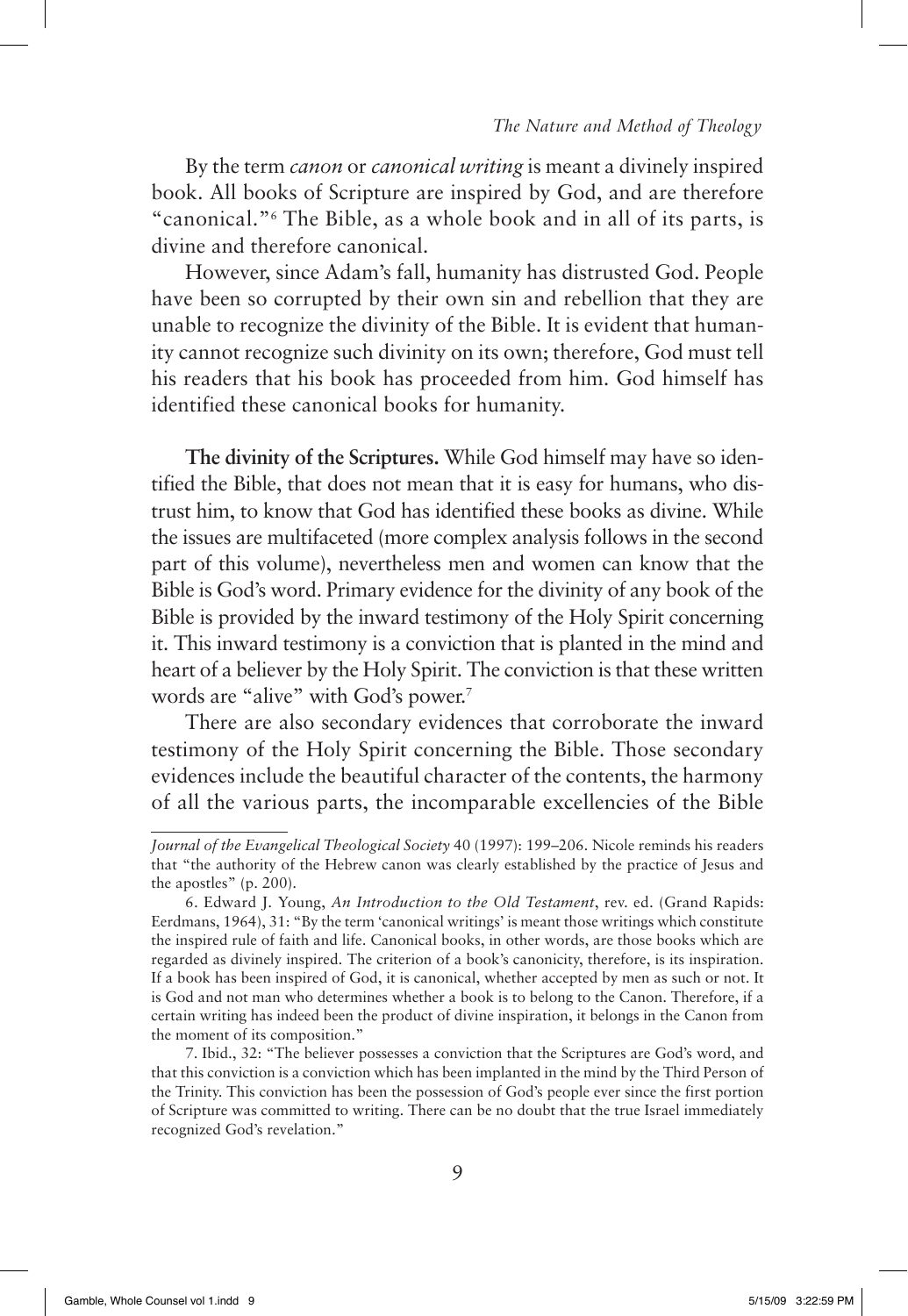itself, and the positive testimony of so many devout men and women over the ages.<sup>8</sup> Granting that God has communicated supernatural information (the Bible) concerning himself to us, it would be helpful next to analyze the best methods to study that golden depository.

**Biblical exegesis and hermeneutics.** The examination of Scripture is usually called exegesis, and exegesis and exegetical theology are based upon insights from canonics. From canonics, the Bible student knows when a particular book of the Bible was written, the place where it was written, the human author of the material, and the first audience. Based on that historical work, he uses the "historical-grammatical" method of analyzing the biblical text. That is, he investigates the grammar of the original text, translates it into his own language, and studies its meaning within its literary-cultural context.<sup>9</sup>

When exegesis is combined with the Bible interpreter's own worldview, his presuppositions concerning the whole body of Scripture, this process develops into what is termed hermeneutics.10 A proper hermeneutic will always acknowledge God as the revealer of himself and as the ultimate author of the Scriptures. Thus, the tools that the regenerated person will use to understand God's self-revelation are exegesis and hermeneutics. Using those tools, we see that the Bible speaks of its own supernatural characteristics. It would be helpful now to investigate those characteristics.

### **The Characteristics of Scriptural Revelation**

The doctrine of Scripture will be developed more completely later from actual analysis of biblical texts. Nevertheless, there are basic questions that should be addressed in a general introduction to the Scriptures and

8. Ibid., 33.

9. For further literature on exegesis, see Willem VanGemeren, *The Progress of Redemption* (Grand Rapids: Academic Books, 1988), 27–37.

10. For more information on hermeneutics, see J. I. Packer, "Biblical Authority, Hermeneutics and Inerrancy," in *Jerusalem and Athens*, ed. E. R. Geehan (Philadelphia: Presbyterian and Reformed, 1971), 141–53. See also George W. Knight III, "The Scriptures Were Written for Our Instruction," *Journal of the Evangelical Theological Society* 39 (1996): 3–13. Richard L. Pratt Jr., in *He Gave Us Stories* (Brentwood, TN: Wolgemuth & Hyatt, 1990), defines *hermeneutics* as simply "the study of all that goes into interpreting the Bible" (p. 1).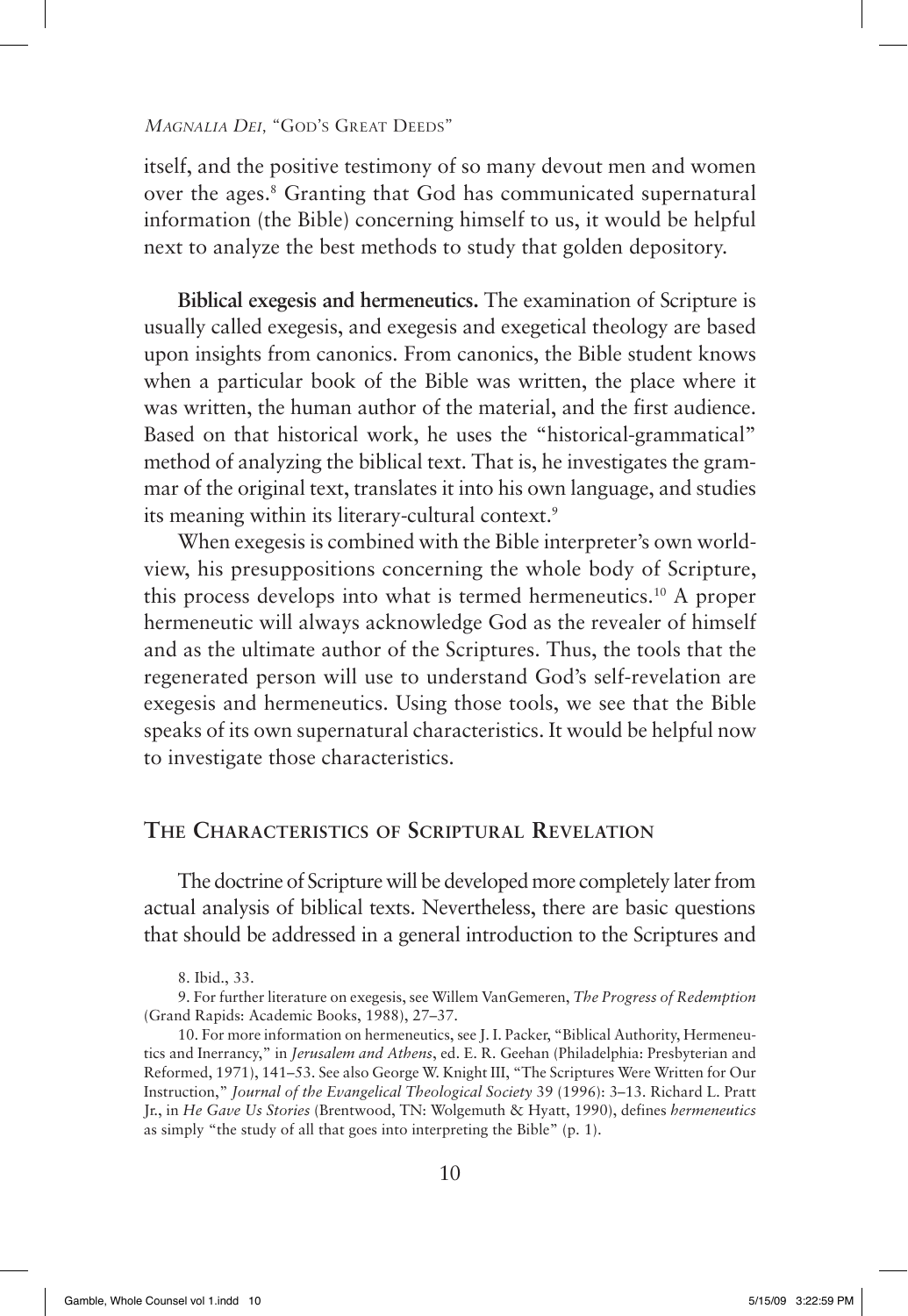### *The Nature and Method of Theology*

theology. Nonbelievers are not certain that the Bible is God's word. They are not certain that God, even if he existed, would be able or willing to communicate a divine word to humanity. If the Bible is the word of God, they ask, is all of it God's word, even those parts that appear to them to be contradictory?11 An answer to this question must be given by anyone who hopes to present the whole counsel of God. The answer begins with recognizing a difference between the Bible and all other literature.

**The Bible is not just a human book.** In my freshman year at a liberal "Christian" college, our professor confronted the class. It was his job, he thought, to help his immature students to think about the Bible as "literature." Of course, there is nothing wrong with analyzing the Bible as literature. That is what we do when we consider a book's "genre," for example. However, the professor was convinced that the Bible was merely a piece of literature, just like any other piece of literature. To use his words, it was no different from Karl Marx's *Das Kapital*. 12

At this point, the learned professor went too far. Those who view the Bible as only a human book are surely incorrect.13 The Bible is indeed a human book, but it is also the very word of the God of truth.<sup>14</sup>

11. Years ago, William Henry Green stated the question this way, and the same questions need to be answered by each generation: "The burning question of the age is not, what does the Bible teach? It is one yet more radical and fundamental: what is the Bible? In what sense is it the word of God? Is it a revelation from him, and divinely authoritative; or is it to be left to the interpreter to say what in it is from God and worthy of our faith, and what is the fallible human element that may be rejected? This question is approached from all sides, and the most diverse and conflicting answers have been given" (*Moses and the Prophets* [New York: Carter, 1883]).

12. Already in the eighteenth century, J. A. Ernesti claimed that "the Scriptures are to be investigated by the same rules as other books" (cited by Pratt, *He Gave Us Stories*, 8).

13. Young, *An Introduction to the Old Testament*, 26–27: "[Such a view] regards the Bible as a book of only human origin, whereas, as a matter of fact, the Bible is basically a book of divine origin." "There are those who apparently think that it is possible to approach the Bible with a neutral attitude. Their position seems to be, let us study Scripture as we would any other book. Let us subject it to the same tests as we do other writings. If it proves to be the word of God, well and good, but, if not, let us accept the fact. Essentially, this position is no different from the first two. The so-called neutral attitude towards the Bible is really not neutral at all, for it begins by rejecting the lofty claims of divinity which the Bible makes and it assumes that the human mind of itself can act as a judge of divine revelation."

14. Young, in *An Introduction to the Old Testament*, 27, eloquently states: "The viewpoint adopted in this present work is that the Old Testament is the very Word of the God of truth. It is also the work of men. . . . In His inscrutable wisdom God chose and prepared for the task of writing those human agents whom He desired to speak His will. Then in mysterious fashion His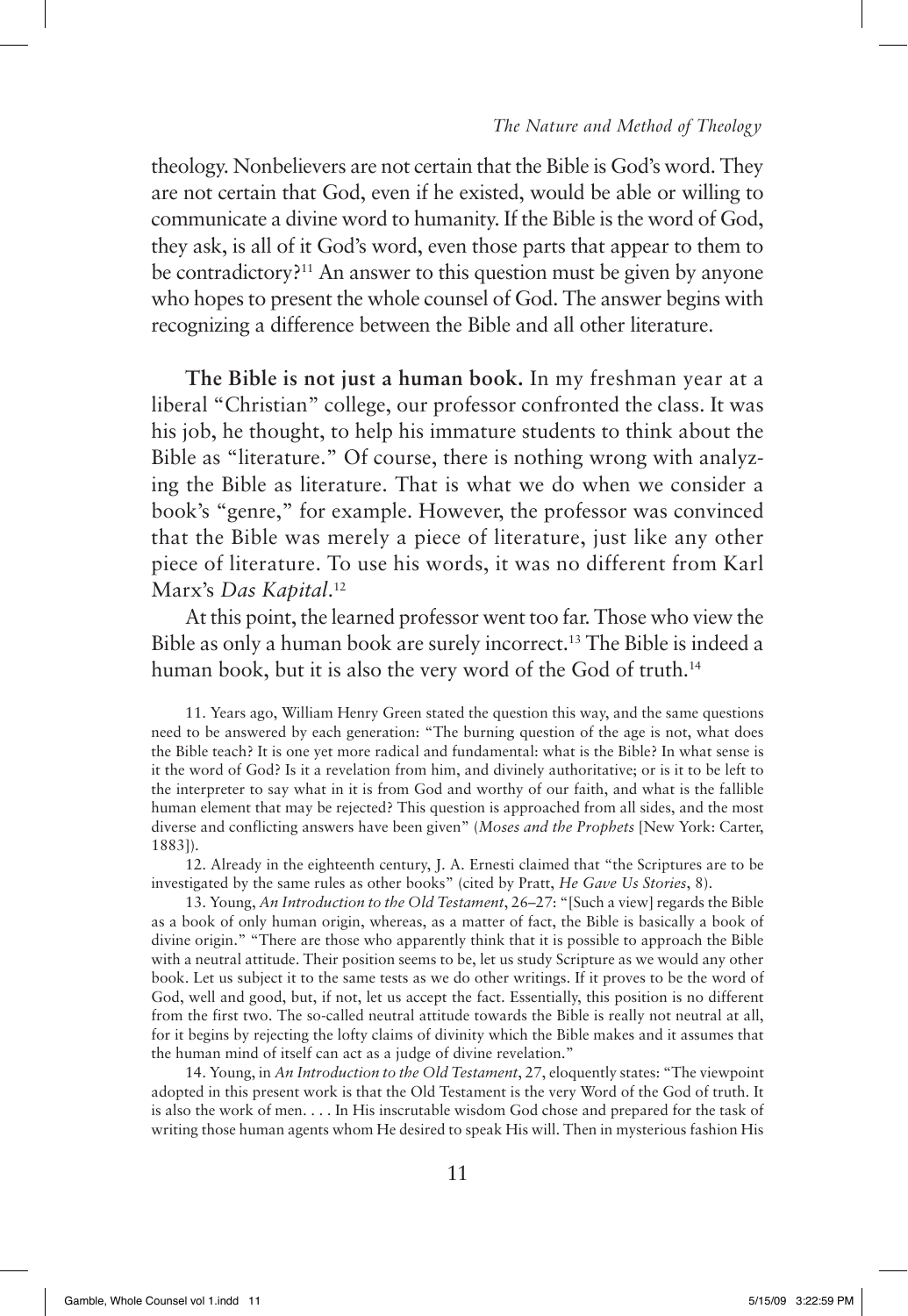**Revelation is historically progressive.** Scriptural revelation is grounded in history and is structured in a historically progressive fashion.15 Later biblical books follow from, and are grounded upon, the earlier books. The regenerated person must know that the truths of Scripture come to him or her in the form of historically growing truth. The Bible is God's truth, and each Old Testament book has both a historical past and a future. In that sense, none of the Old Testament books has a "static" truth.

Therefore, since the Bible is not just a human book, but is supernatural information given in a historically progressive fashion, it would be helpful to see some of the Bible's claims concerning itself.

**Scripture's claims concerning itself.** God's Word makes certain claims within itself concerning itself. It claims that all human beings need a divine word from God for salvation. It is, from the human angle, necessary. Scripture also claims to be an authoritative word from God.16 Therefore, from our vantage point, the Bible is both necessary and authoritative. That being so, one might assume that all people who read this word from God would treat it as a great treasure.

However, we know that because of sin, non-Christians do not and will not accept the claims that the Bible makes concerning itself. The normal human response to God's gift, sadly, is to reject it. The unregenerate do not acknowledge their desperate need for the Word of God and reject its claim to authority.17

Spirit wrought upon them, so that what they wrote, although in a very true sense their own, was nevertheless precisely what the Spirit of God desired. The Bible, therefore, in one sense may be regarded as a human book. Basically, however, it is divine, and God Himself is its Author."

<sup>15.</sup> Edmund P. Clowney, *Preaching and Biblical Theology* (Grand Rapids: Eerdmans, 1961), 15, 17: "This revelation was not given at one time, nor in the form of a theological dictionary. It was given progressively, for the process of revelation accompanies the process of redemption. . . . The most fruitful understanding of biblical theology is that which recognizes both the historical and progressive character of revelation and the unity of the divine counsel which it declares."

<sup>16.</sup> Cornelius Van Til, *A Christian Theory of Knowledge* (Philadelphia: Presbyterian and Reformed, 1969), 15: "As self explanatory, God naturally speaks with absolute authority. It is Christ as God who speaks in the Bible. Therefore, the Bible does not appeal to human reason as ultimate in order to justify what it says. It comes to the human being with absolute authority."

<sup>17.</sup> Ibid., 57: "From the non-Christian point of view, the idea of biblical authority is impossible."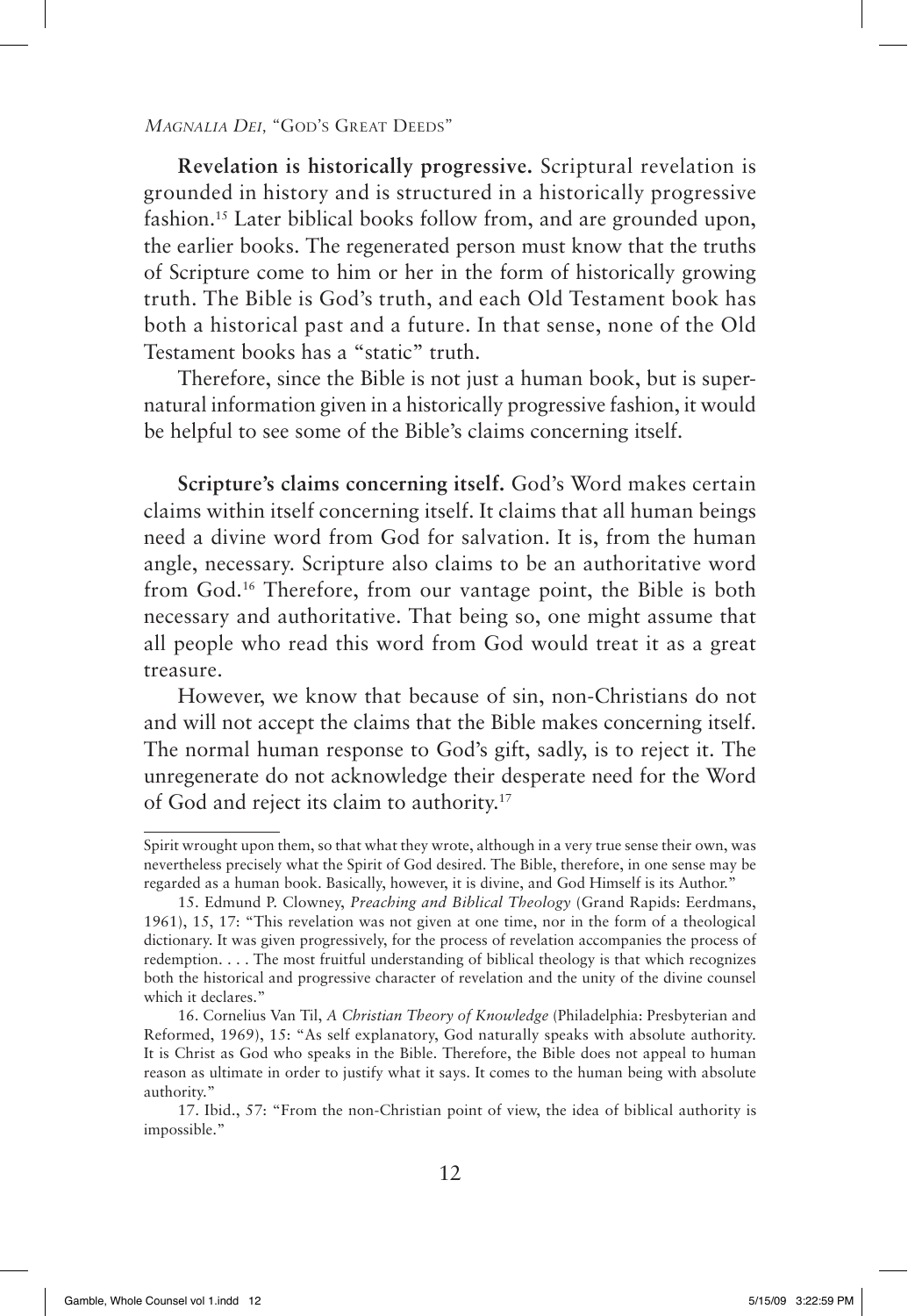### *The Nature and Method of Theology*

The reasons for this negative response to God's own claims are diverse. Two of the reactions are sometimes called the irrationalist and the rationalist responses. The irrationalist person responds to God's claims armed with an assumption that "pure chance" guides all of reality. There can be no God in control of the universe. On the other hand, the rationalist responds with an assumption that reality is governed not by a personal God, but by impersonal laws—laws that he fully understands (and thus in some sense controls) in his mind.<sup>18</sup> However, not all humans reject God's gracious revelation. The reasons why the regenerate embrace this information are also found in Scripture. This involves the internal testimony of the Holy Spirit, but there is more that moves the believer.

**The redemptive process.** There is a connection between God's revelation in Scripture and other divine acts in history. This unified system of revelation and historical act could be called "the redemptive process." To understand the redemptive process, we must first appreciate that biblical revelation is not an isolated act of God, having no connection with all the other divine acts in history. We must not separate scriptural revelation from this comprehensive historical background of the total redemptive work of God. If we make that separation, then we fail to appreciate Scripture's historic and progressive character. The stages of this redemptive process need to be better understood.

**The stages of the process.** God's redemptive process has at least two stages: an "objective" stage and a "subjective" stage. A supernatural element is present in both.

The objective stage of redemption consists of the biblical events themselves. In other words, it is an objective fact that Israel was liberated from bondage at a certain time and place. Any event mentioned in Scripture is part of the objective stage of God's revelation. This stage of God's revelation is not subjective and individual in its nature; rather, it objectively addresses all of humanity. However, God applies these objective events (facts) to individuals. With that application, they become subjective.

18. Ibid., 56.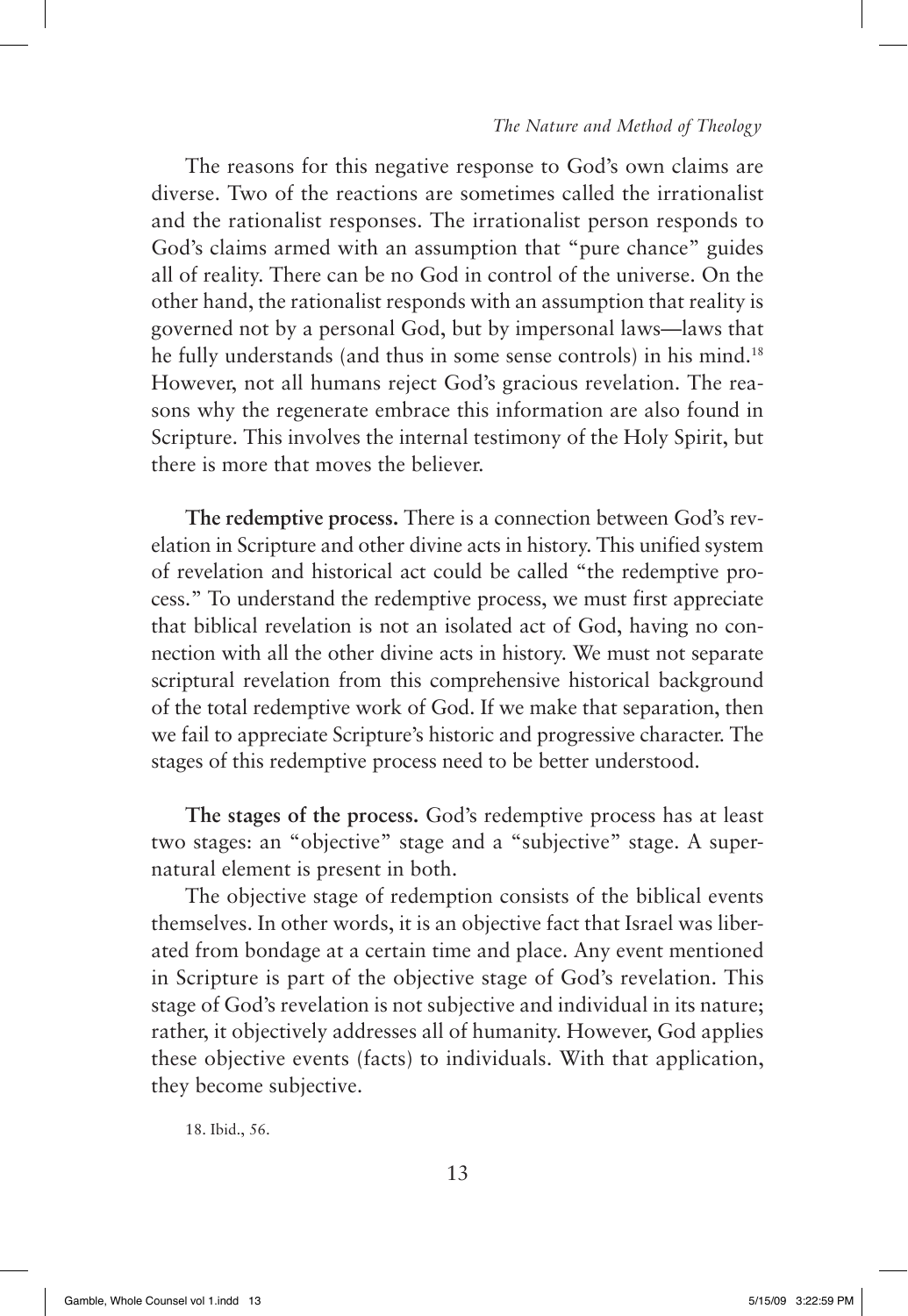The objective fact that Israel was liberated from slavery in Egypt, for example, or that Christ was raised from the dead, becomes something different from the objective fact that at one time John F. Kennedy, president of the United States, was assassinated. Each of the three events is a historical fact. However, the events recorded in the Bible are of the most profound and important character. No other facts of history are applicable to all of humanity, in all cultures, for all time. When the facts of the Bible (and especially the fact of Christ's resurrection) grip the heart of an individual, the objective fact of special revelation gains a subjective meaning. Thus, the objective and subjective stages of God's special revelation are clearly seen within the process of his work in human history.19

Among the thousands of biblical facts, some must be singled out as special. Some carry with them a heightened meaning. There is no disputing the fact that the redemptive work of God carries with it a heightened interest from the human perspective.

**Redemptive acts.** God has accomplished wonderful redemptive acts that reveal important principles of truth. Some of the greatest supernatural deeds were Israel's liberation from bondage in Egypt and the resurrection of Jesus Christ. These events themselves form a part of God's special revelation. These miraculous "interferences" by God in history are themselves revelatory, and often furnish the joints and ligaments by which the whole framework of sacred history is held together and its structure is determined.

Truly redemptive acts, since they are recorded in a book, have a verbal aspect and never consist only of acts by themselves. Redemptive acts never take place apart from God's verbal communication of truth. God's word (the text) and God's act (the event) always accompany each other and are never contradictory.<sup>20</sup>

A similar situation may be found in the Christian sacraments of baptism and the Lord's Supper. Both of these sacraments are mean-

<sup>19.</sup> Vos, "The Idea of Biblical Theology," 8.

<sup>20.</sup> The words that describe the event take hermeneutical priority over the event itself. Also, the words of the Bible do not "become" the word of God by the event of God speaking to the heart concerning that word. That latter view would be termed "Barthian," and will be described in more detail in volume 3.